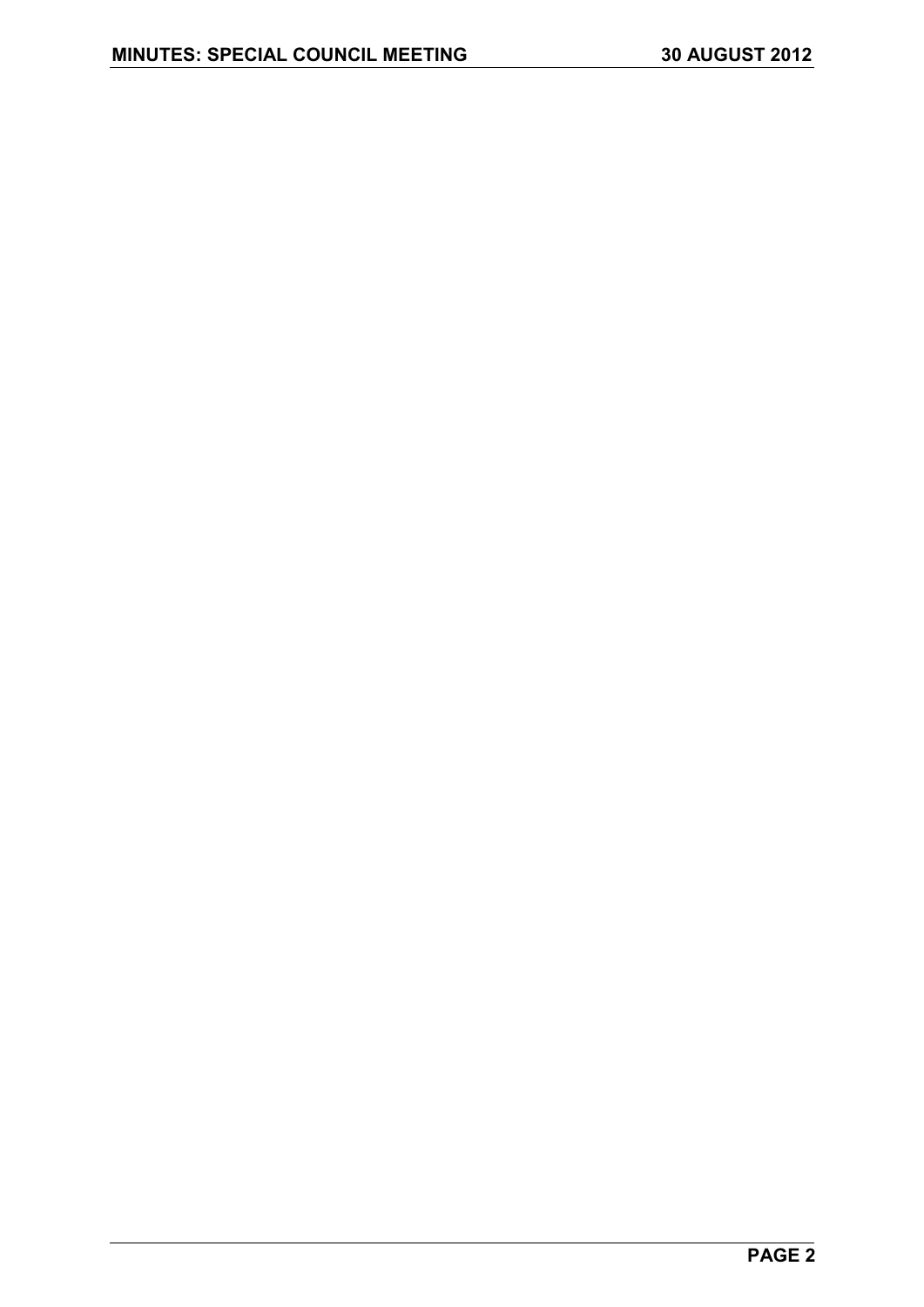### **OUR COMMITMENT**

# To enhance social, environmental and economic well-being through leadership and working in partnership with the Community.

| ITEM <sub>1</sub> |                                                                       |  |
|-------------------|-----------------------------------------------------------------------|--|
| 1.1               |                                                                       |  |
| <b>ITEM 2</b>     |                                                                       |  |
| 2.1<br>2.2<br>2.3 |                                                                       |  |
| <b>ITEM 3</b>     |                                                                       |  |
| 3.1<br>3.2        | 3.1.1<br>3.1.2                                                        |  |
| <b>ITEM 4</b>     |                                                                       |  |
| 4.1               |                                                                       |  |
| <b>ITEM 5</b>     | DECLARATION BY MEMBERS TO HAVE GIVEN DUE CONSIDERATION TO ALL MATTERS |  |
|                   |                                                                       |  |
| <b>ITEM 6</b>     |                                                                       |  |
| 6.1               |                                                                       |  |
| 6.1.1             | 6.1.1.1                                                               |  |
| 6.2               |                                                                       |  |
|                   | 6.2.1                                                                 |  |
| <b>ITEM7</b>      |                                                                       |  |
| <b>ITEM 8</b>     |                                                                       |  |
| <b>ITEM9</b>      |                                                                       |  |
| 9.1<br>9.2        |                                                                       |  |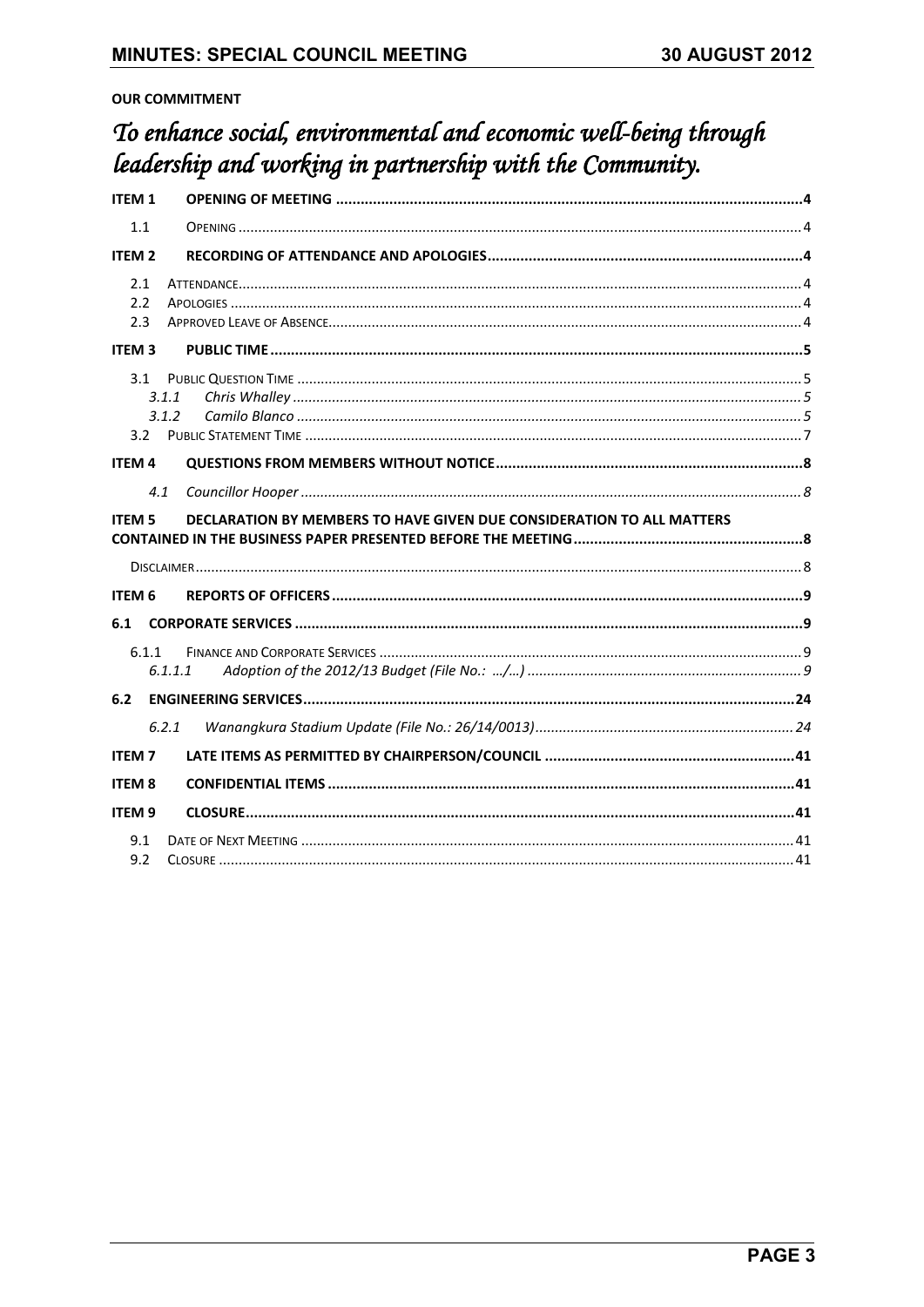#### <span id="page-3-0"></span>**ITEM 1 OPENING OF MEETING**

#### <span id="page-3-1"></span>**1.1 Opening**

The Mayor declared the Special Meeting open at 5:35pm and acknowledged the traditional owners, the Kariyarra people.

### <span id="page-3-2"></span>**ITEM 2 RECORDING OF ATTENDANCE AND APOLOGIES**

#### <span id="page-3-3"></span>**2.1 Attendance**

*Elected Members*

Mayor Kelly A Howlett Councillor George J Daccache Councillor Arnold A Carter Councillor Stan R Martin Councillor Jan M Gillingham Councillor David W Hooper Councillor Michael (Bill) Dziombak Councillor Julie E Hunt

#### *Officers*

| Mr Ian Hill           | <b>Acting Chief Executive Officer</b>       |
|-----------------------|---------------------------------------------|
| Ms Natalie Octoman    | <b>Director Corporate Services</b>          |
| Mr Gordon MacMile     | <b>Director Community Development</b>       |
| Mr Eber Butron        | <b>Director Planning and Development</b>    |
| Ms Jenella Voitkevich | <b>Acting Director Engineering Services</b> |
| Mr Ayden Férdeline    | <b>Acting Coordinator Governance</b>        |
| Ms Grace Waugh        | <b>Administration Officer, Governance</b>   |

### <span id="page-3-4"></span>**2.2 Apologies**

Nil

### <span id="page-3-6"></span><span id="page-3-5"></span>**2.3 Approved Leave of Absence**

Councillor Gloria A Jacob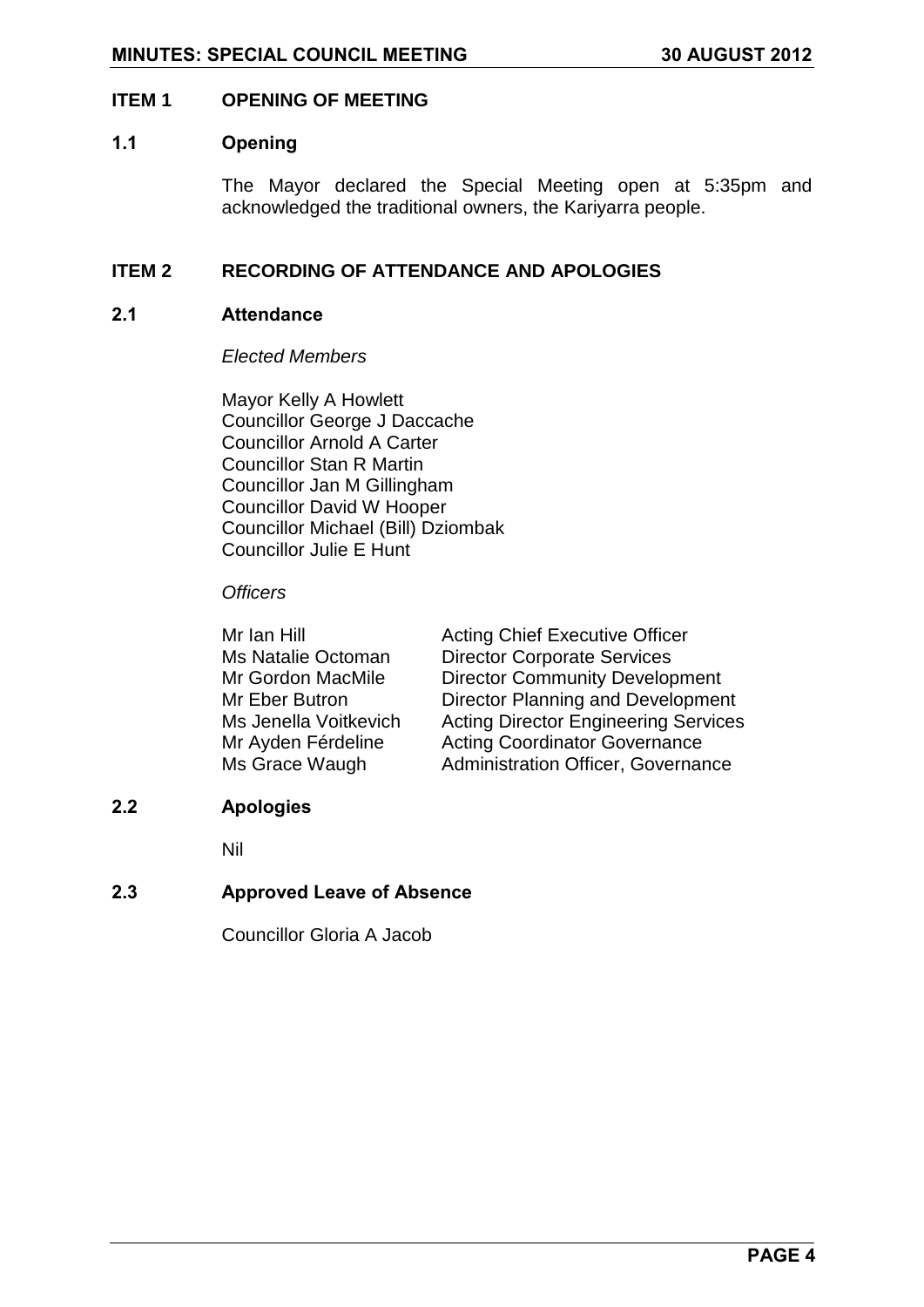#### **ITEM 3 PUBLIC TIME**

*NOTE: Pursuant to section 7 (4)(b) of the Local Government (Administration) Regulations 1996, members of the public have the opportunity to ask questions pertaining only to relevant Council Business at Special Meetings.*

- *7. Question time for public, procedure for (Act s. 5.24(2))*
	- *(4) Nothing in subregulation (3) requires —*
		- *(b) a council at a special meeting to answer a question that does not relate to the purpose of the meeting; or*

Mayor opened Public Question Time at 5:37pm.

#### <span id="page-4-0"></span>**3.1 Public Question Time**

### <span id="page-4-1"></span>**3.1.1 Mr Chris Whalley**

*I have previously asked whether or not Wanangkura Stadium could be referred to as the "South Hedland Wanangkura Stadium." What is the statusof this?*

Director Community Development referred Mr Whalley to his response at the last Ordinary Meeting of Council, where he advised that a response would be provided at the next Ordinary Meeting of Council.

### <span id="page-4-2"></span>**3.1.2 Mr Camilo Blanco**

*Why was \$40 million placed into the municipal fund when it was a resolution of Council that it be stored in the Spoilbank Marina Reserve account?*

Director Corporate Services advised that the municipal account is the account the Town maintains to which all contributions are credited before funds are diverted to more specific general ledgers.

*Where shall the interest be credited that is generated from that \$40 million?*

Director Corporate Services advised that, as the Council resolution indicated, the interest will be credited to the municipal account.

*The Council resolution said that the interest generated from the Spoilbank Marina Reserve would be brought back to Council, has this happened?*

Director Corporate Services advised this will occur as part of the budget adoption process.

*On page 25 of the draft Budget, \$1.5 million has been transferred out of the Spoilbank Marina Reserve. Why and what for?*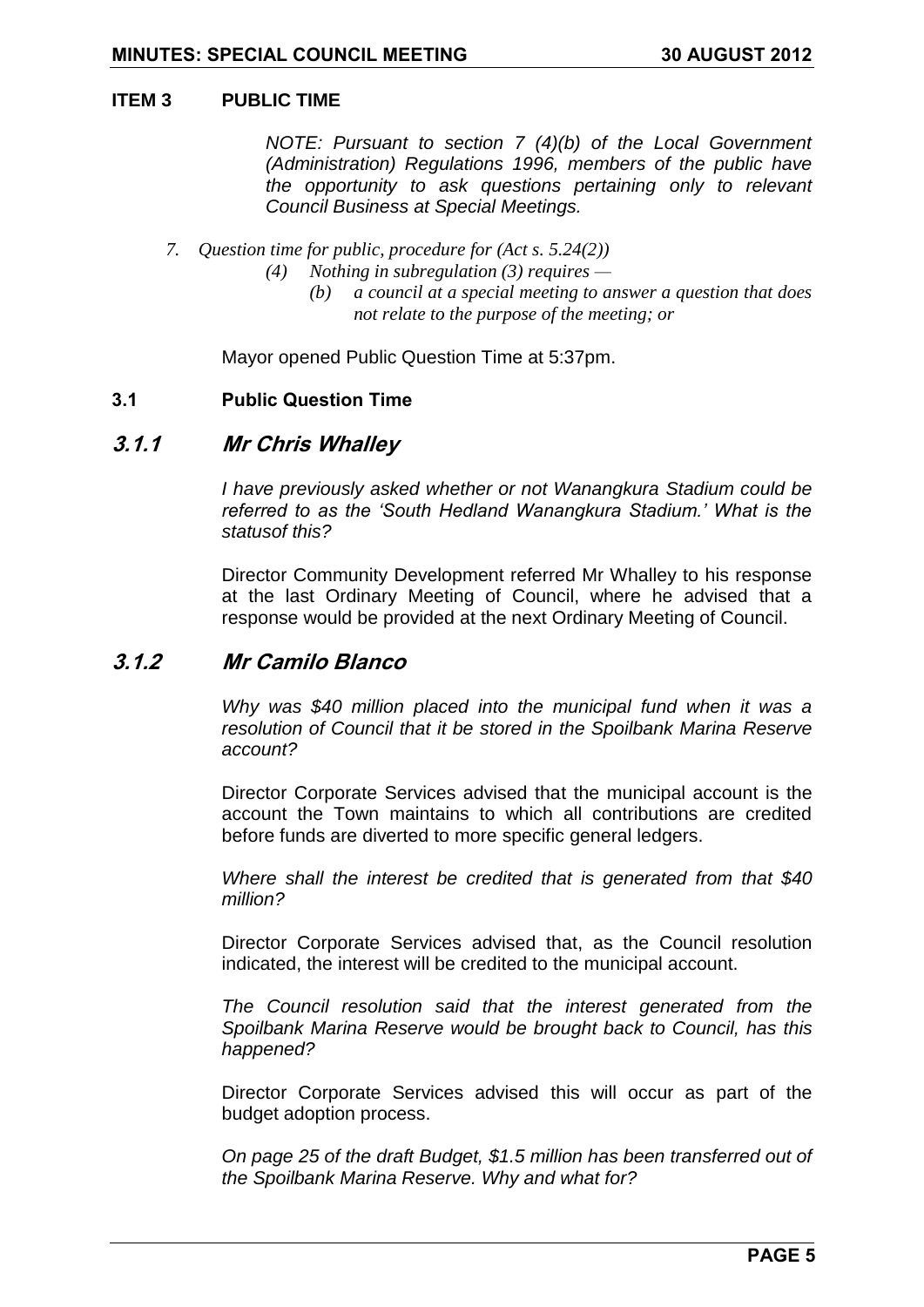Director Corporate Services advised that \$1.5 million is proposed to be expended in the 2012/13 financial year to undertake feasibility studies.

Acting Chief Executive Officer advised that until such time that appropriate agreements have been executed with Landcorp and the State Government, funds will not be expended.

*On page 36, under reconciliation of cash, total restricted are listed at assets \$60,761,803. Is this figure correct?*

Director Corporate Services advised in the affirmative.

*Are the funds allocated to the Wallwork Road Bridge restricted or reserved?*

Director Corporate Services advised that the funds are not restricted.

*How much has been allocated to the Wallwork Road Bridge in this Budget?*

Director Corporate Services advised that this information can be found on page 127 of the draft Budget. Funds of \$20,326,728 have been allocated to account number 1201402.

*On page 88, account number 813275, the forecast actual for Caravan Park and Backpacker Site Feasibility is budgeted at \$300,000. Who will we pay that much money to and was the \$78,000 that BHP Billiton contributed in addition to that \$300,000?*

Director Corporate Services advised that the total allocation for this project is \$500,000, which has been fully sourced from BHP Billiton. The revised budget is \$300,000, with \$200,000 carried over into the 2012/13 financial year.

Director Community Services advised that a consultant has been appointed to undertake this work as part of the tender process.

*The original budget for account 1201402 (Wallwork Road Bridge) in 2011/12 was \$23,129,438. \$1,634,757 was allocated for works; however, there is \$1,167,953 missing. Where are these funds held?*

Director Corporate Services explained that this discrepancy is because the funds were expended prior to the 2011/12 financial year.

*Should it be reflected in this budget?*

Mayor advised that the Budget presented before Council tonight is accurate.

*On page A1, supplementary information, it is noted that \$235,000 will be spent on road construction this financial year. Does this figure incorporate works for the whole town?*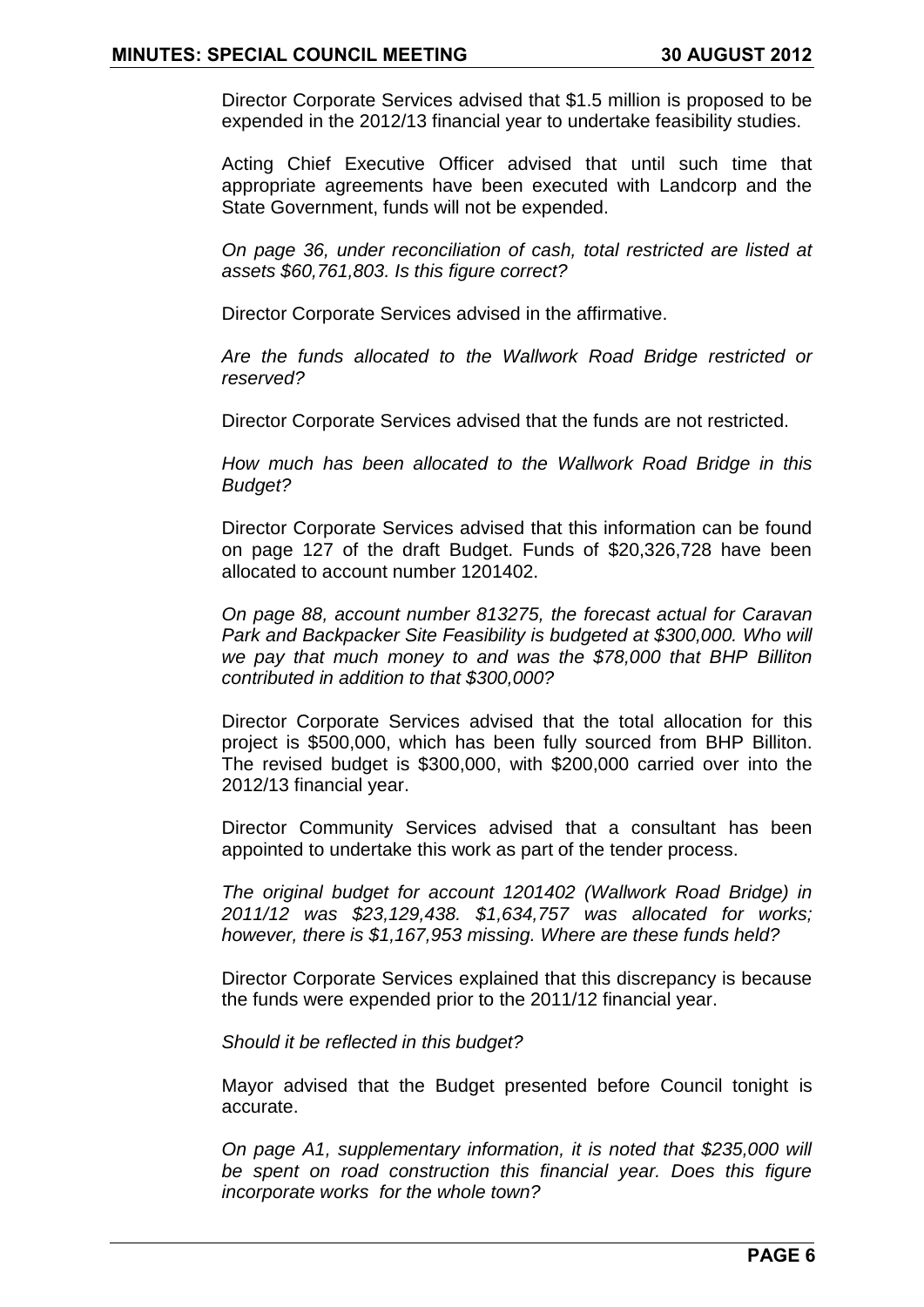Director Corporate Services advised in the affirmative; explaining that roads throughout the local government district are funded through a diversity of sources.

*So that \$235,000 is the amount that the Town of Port Hedland is contributing towards road construction?*

Acting Chief Executive Officer advised in the affirmative.

*Why is there no budget for footpath construction in South Hedland this financial year? And yet Port Hedland has been allocated \$185,000.* 

Mayor referred to the Pilbara Underground Power Project (PUPP) and noted that the construction of new footpaths in South Hedland has been placed on hold until this project is complete.

*The sum allocated towards the reseal program (\$400,000), is this for the entire district?*

Mayor advised in the affirmative.

Mayor closed Public Question Time at 5:48pm.

Mayor opened Public Statement Time at 5:49pm.

### <span id="page-6-0"></span>**3.2 Public Statement Time**

Nil

Mayor closed Public Statement Time at 5:49pm.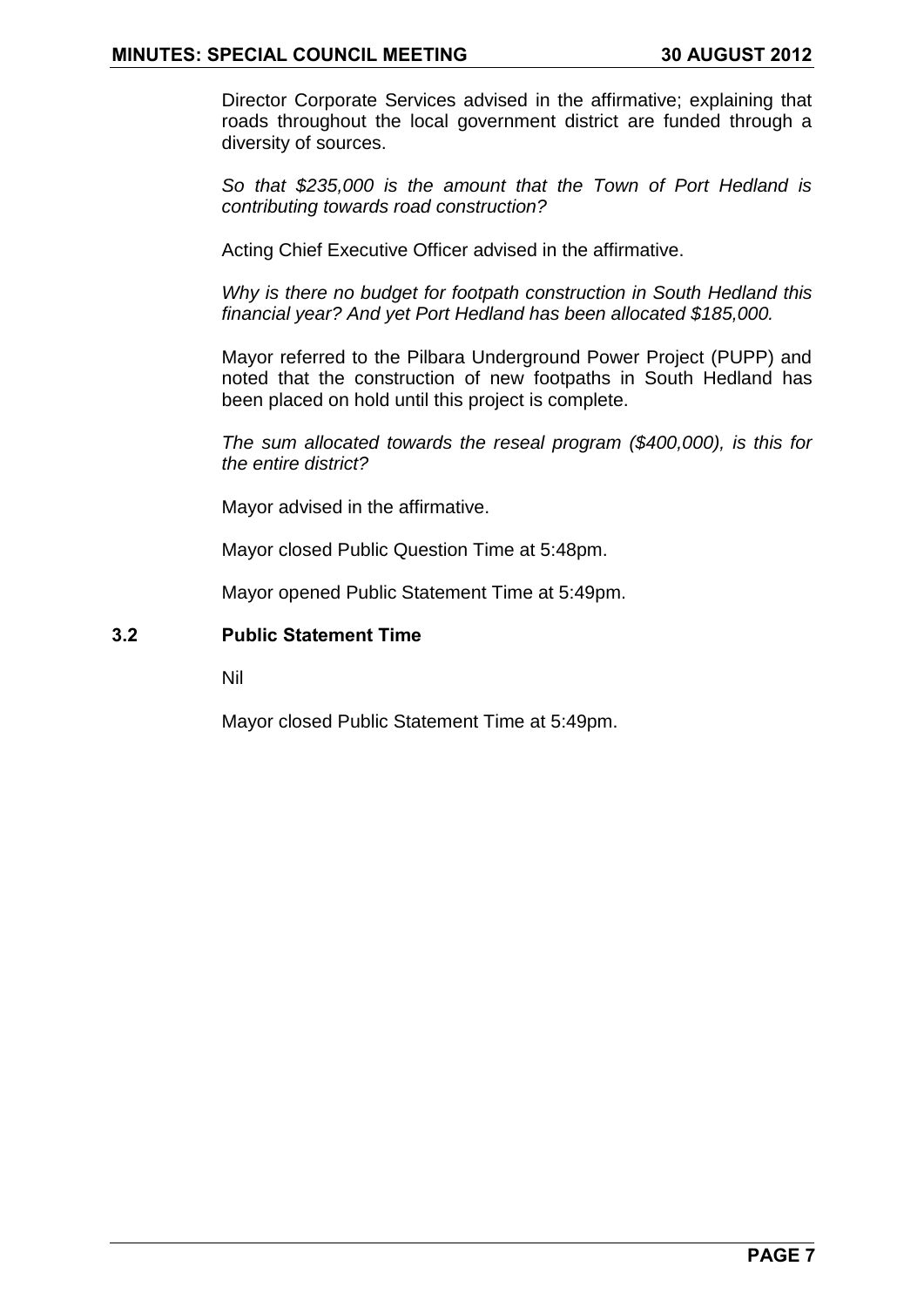#### <span id="page-7-0"></span>**ITEM 4 QUESTIONS FROM MEMBERS WITHOUT NOTICE**

#### <span id="page-7-1"></span>**4.1 Councillor Hooper**

*I received a letter of request from the Alliance Dance Company about rescheduling their concert, as this was supposed to be held in Wanangkura Stadium.*

Mayor advised that this matter will be addressed by the Director Community Development.

### <span id="page-7-2"></span>**ITEM 5 DECLARATION BY MEMBERS TO HAVE GIVEN DUE CONSIDERATION TO ALL MATTERS CONTAINED IN THE BUSINESS PAPER PRESENTED BEFORE THE MEETING**

| Mayor K A Howlett | Cr A A Carter     |
|-------------------|-------------------|
| Cr D W Hooper     | Cr J M Gillingham |
| l Cr G J Daccache | Cr J E Hunt       |
| Cr M B Dziombak   | Cr S R Martin     |

#### <span id="page-7-3"></span>**Disclaimer**

#### *IMPORTANT NOTE:*

*Members of the public are cautioned against taking any action on Council decisions, in which they may have an interest, until formal notification in writing by Council has been received. Decisions made at this meeting can be revoked, pursuant to the Local Government Act 1995.*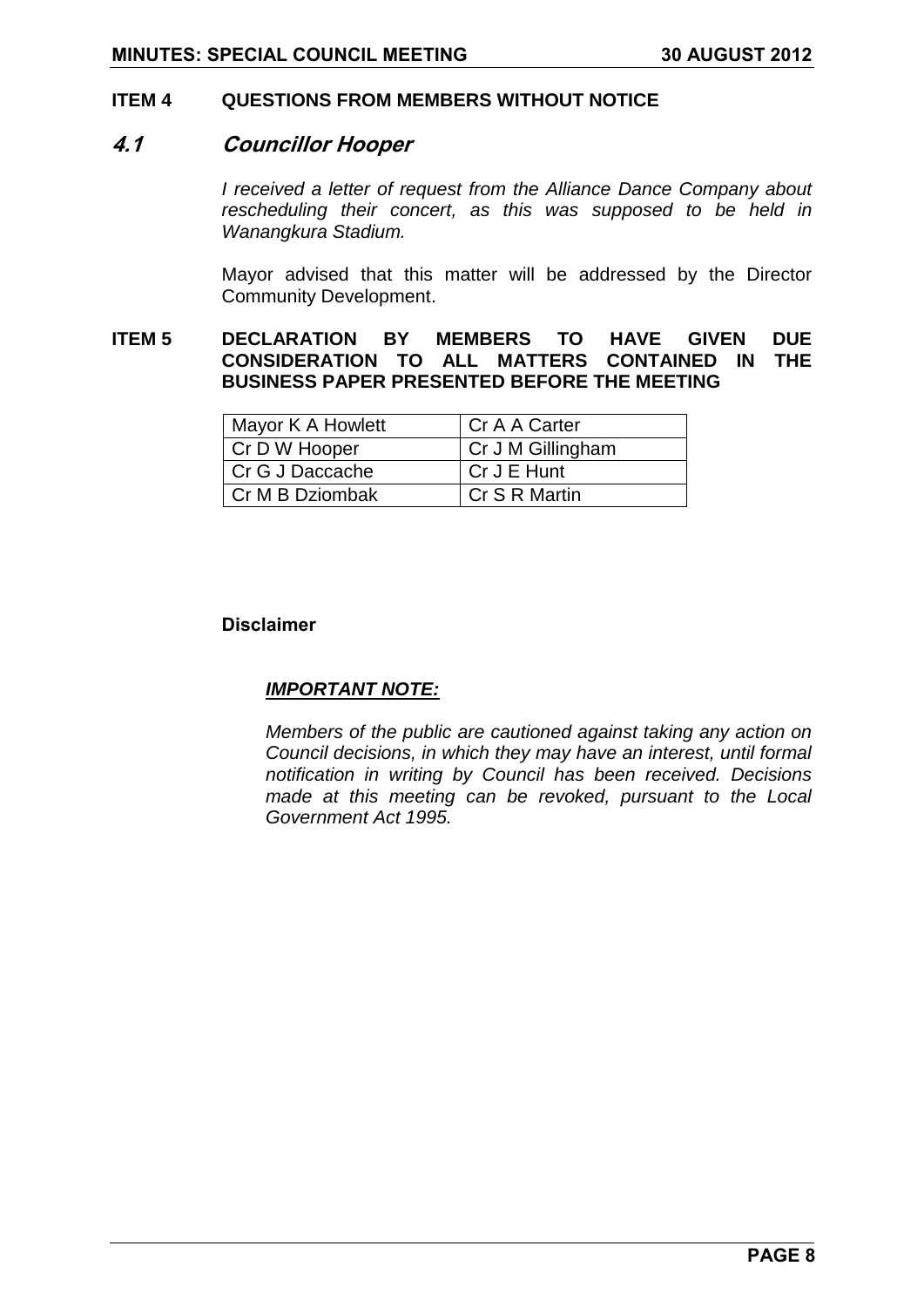#### <span id="page-8-0"></span>**ITEM 6 REPORTS OF OFFICERS**

- <span id="page-8-1"></span>**6.1 Corporate Services**
- <span id="page-8-2"></span>**6.1.1 Finance and Corporate Services**
- <span id="page-8-3"></span>**6.1.1.1 Adoption of the 2012/13 Budget (File No.: …/…)**

**Officer Natalie Octoman Director Corporate Services**

> **Jodie McMahon Manager Financial Services**

**Date of Report 22 August 2012**

#### **Disclosure of Interest by Officer**

Financial Interest as salary and conditions of officers are incorporated within the municipal budget.

#### **Summary**

For Council to consider and adopt the 2012/13 Annual Budget together with supporting schedules.

#### **Background**

The 2012/13 draft budget has been prepared over the last six months, principally as a result of five budget workshops conducted with Elected Members and Senior Management.

The proposed differential rates were adopted on 23 May 2012 and advertised for public comment. One formal submission was received by 27 June 2012 when the public comment period closed.

A further Budget Forum was held with Elected Members to consider the rates model, with a revised rating model being adopted by Council on 11 July 2012. In accordance with section 6.36 (5)(b) of the *Local Government Act*, a local government is not required to give local public notice of the modified rates or minimum payments and therefore sought Ministerial approval to impose differential rates in its unimproved value and gross rental value areas that exceeded the statutory two times limit and to impose minimum payments on more than 50% of vacant properties in its UV Mining Vacant and UV Other Vacant rating categories. Approval was provided to the Town on 13 August 2012.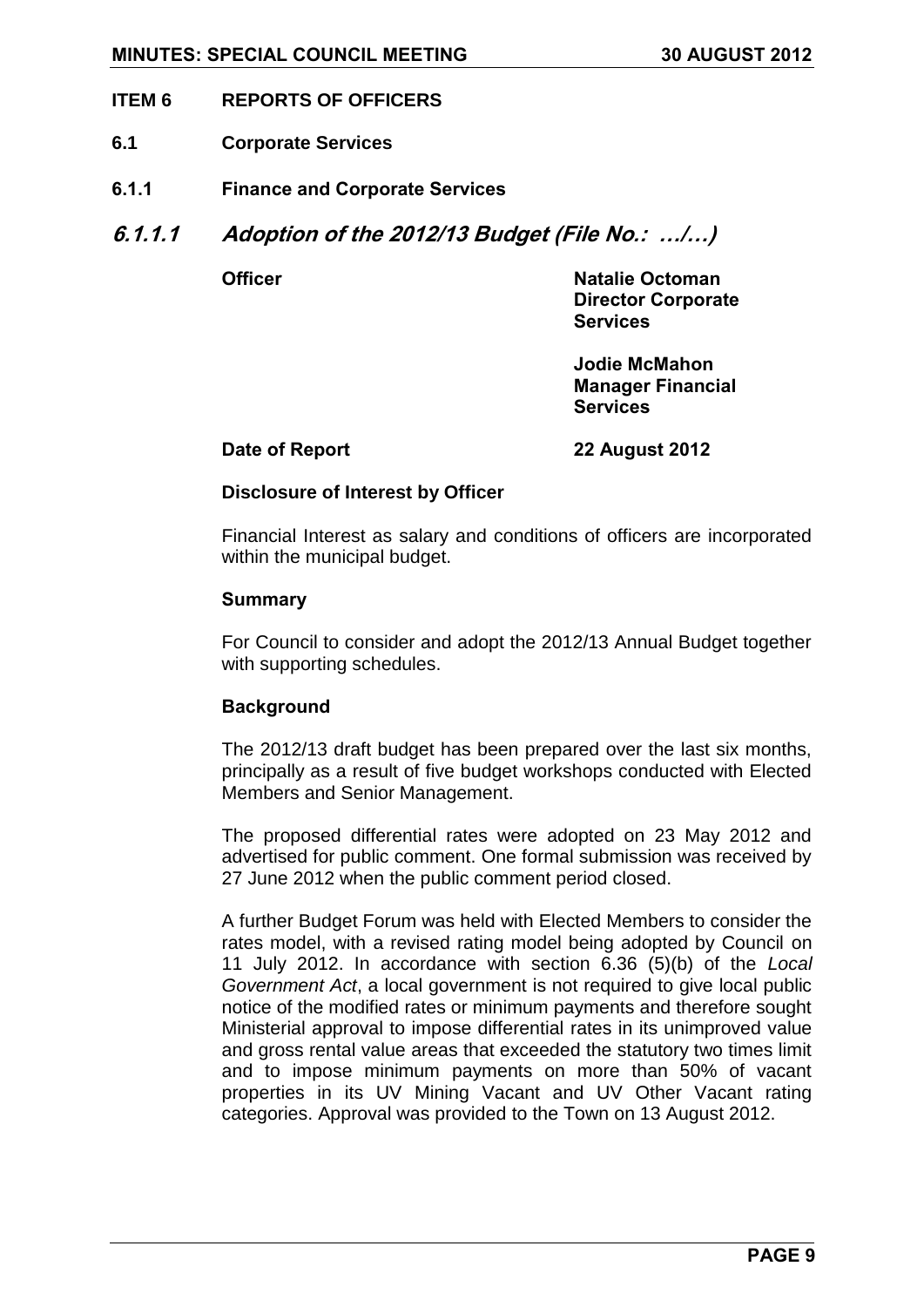On 13 June 2012, Council adopted the rates concessions proposed with some applications being reconsidered on 25 July (those who had been provided either a 50% or nil concession), and subsequent applications being considered on 8 August. A complete listing of rates concessions adopted by Council has been incorporated in the draft 2012/13 Budget.

On the 16<sup>th</sup> of August, Council formally endorsed the 5 year plans, new items and new staffing requirements.

Each of recommendations from Council throughout the process has been captured and forms part of the 2012/13 draft Budget.

### **Consultation**

The annual budget process is significant in terms of its importance and also the time and resources required to be committed to the process to ensure its accuracy and timeliness.

Executive members, Managers and staff within the organisation have been significantly involved in many of the stages outlined below in order to present Elected Members with each of the proposals throughout the process.

The following outlines the consultation processes that have been undertaken in order to provide the opportunity for both the community and Elected Members to contribute to the 2012/13 Annual Budget process:

- 22 February 2012 Ordinary Council Meeting Council adopted a budget timetable and assumptions for developing the 2012/13 Budget
- 7 March public advertising for Community Budget Requests and Rates Concessions commenced
- 21 March 2012 Concept Forum Elected Members considered the proposed loans, reserves and 5 year plans
- 4 April 2012 Concept Forum Elected Members considered base funding requirements for current staff, rates in the dollar, fees and charges, loans, reserves, five year plans and Elected Member Allowances
- 2 May 2012 Concept Forum Elected Members considered the proposed five year plans, fees and charges, new items including community budget requests and new staff, plus rates in the dollar
- 23 May 2012 Ordinary Council Meeting Council adopted for advertising the proposed rates in the dollar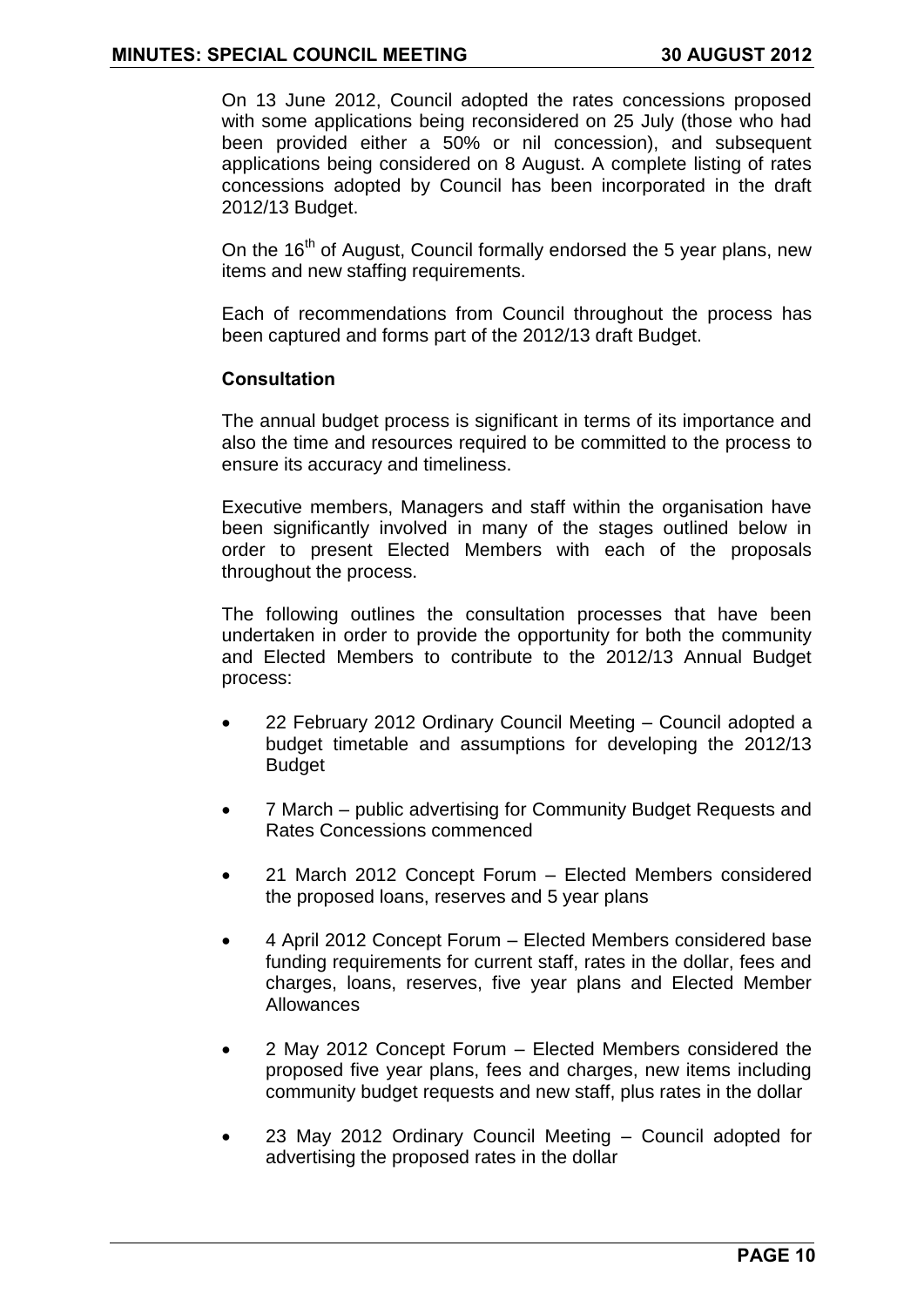- 6 June 2012 Concept Forum Elected Members finalized new items, including new staff proposed and requested the administration to review the items for organizational priorities and progress with the process in order to present a balanced budget for Council consideration
- 13 June 2012 Ordinary Council Meeting Council adopted Rates Concessions
- 3 July 2012 Budget Forum Elected Members further considered the rates in the dollar after the public submission period
- 11 July 2012 Ordinary Council Meeting Council adopted the modified rates in the dollar proposed
- 25 July 2012 Ordinary Council Meeting Council reconsidered Rates Concessions for those applicants previously provided either a 50% or nil concession
- 8 August 2012 Ordinary Council Meeting Council considered subsequent applications for Rates Concessions
- 16 August 2012 Ordinary Council Meeting Council endorsed the five year plans, new items and new staffing requirements.

### **Statutory Implications**

Local Government Act 1995

*2.7. The role of the council* 

*(1) The council:*

- *(a) directs and controls the local government's affairs; and*
- *(b) is responsible for the performance of the local government's functions.*
- *(2) Without limiting subsection (1), the council is to:*
	- *(a) oversee the allocation of the local government's finances and resources; and*
	- *(b) determine the local government's policies.*

#### *6.2. Local government to prepare annual budget*

- *During the period from 1 June in a financial year to 31 August in the next financial year, or such extended time as the Minister allows, each local government is to prepare and adopt\*, in the form and manner prescribed, a budget for its municipal fund for the financial year ending on the 30 June next following that 31 August.*
- *\* Absolute majority required.*
- *(2) In the preparation of the annual budget the local government is to have regard to the contents of the plan for the future of the district made in accordance with section 5.56 and to prepare a detailed estimate for the current year of —*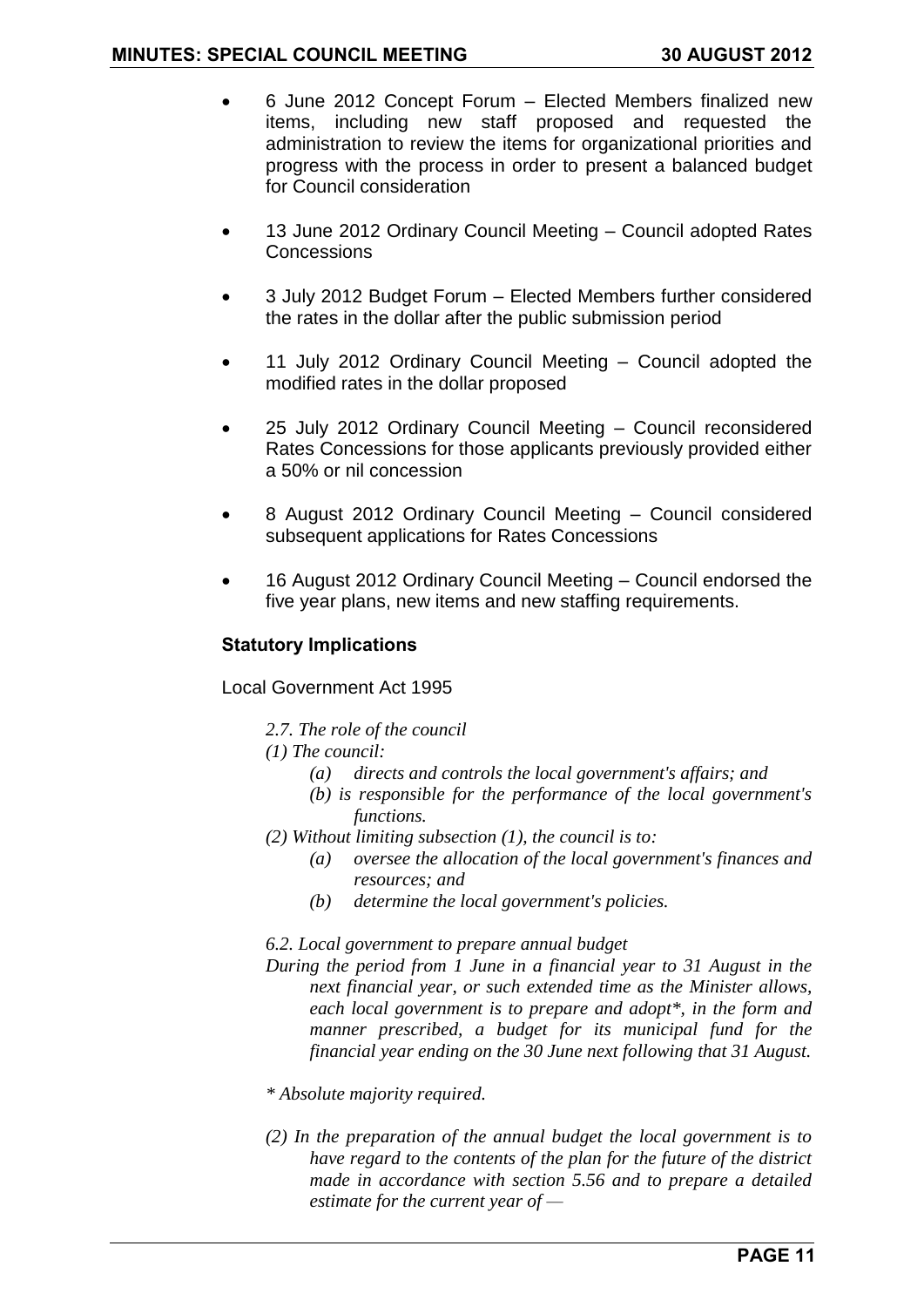- *(a) the expenditure by the local government; and*
- *(b) the revenue and income, independent of general rates, of the local government; and*
- *(c) the amount required to make up the deficiency, if any, shown by comparing the estimated expenditure with the estimated revenue and income.*
- *(3) For the purposes of subsections (2)(a) and (b) all expenditure, revenue and income of the local government is to be taken into account unless otherwise prescribed.*
- *(4) The annual budget is to incorporate — (a) particulars of the estimated expenditure proposed to be incurred by the local government; and*
	- *(b) detailed information relating to the rates and service charges which will apply to land within the district including —*
	- *(i) the amount it is estimated will be yielded by the general rate; and*
	- *(ii) the rate of interest (if any) to be charged by the local government on unpaid rates and service charges; and*
	- *(c) the fees and charges proposed to be imposed by the local government; and*
	- *(d) the particulars of borrowings and other financial accommodation proposed to be entered into by the local government; and*
	- *(e) details of the amounts to be set aside in, or used from, reserve accounts and of the purpose for which they are to be set aside or used; and*
	- *(f) particulars of proposed land transactions and trading undertakings (as those terms are defined in and for the purpose of section 3.59) of the local government; and*
	- *(g) such other matters as are prescribed.*
- *(5) Regulations may provide for —*
	- *(a) the form of the annual budget; and*
	- *(b) the contents of the annual budget; and*

*(c) the information to be contained in or to accompany the annual budget.*

*6.33. Differential general rates*

*(3) In imposing a differential general rate a local government is not to, without the approval of the Minister, impose a differential general rate which is more than twice the lowest differential general rate imposed by it.*

- *6.38. Service charges*
- *(1) A local government may impose on —*
	- *(a) owners; or*
	- *(b) occupiers,*
	- *of land within the district or a defined part of the district a service charge for a financial year to meet the cost to the local government in the provision of a prescribed work, service or facility in relation to the land.*
- *(2) A local government is required to —*
	- *(a) use the money from a service charge in the financial year in*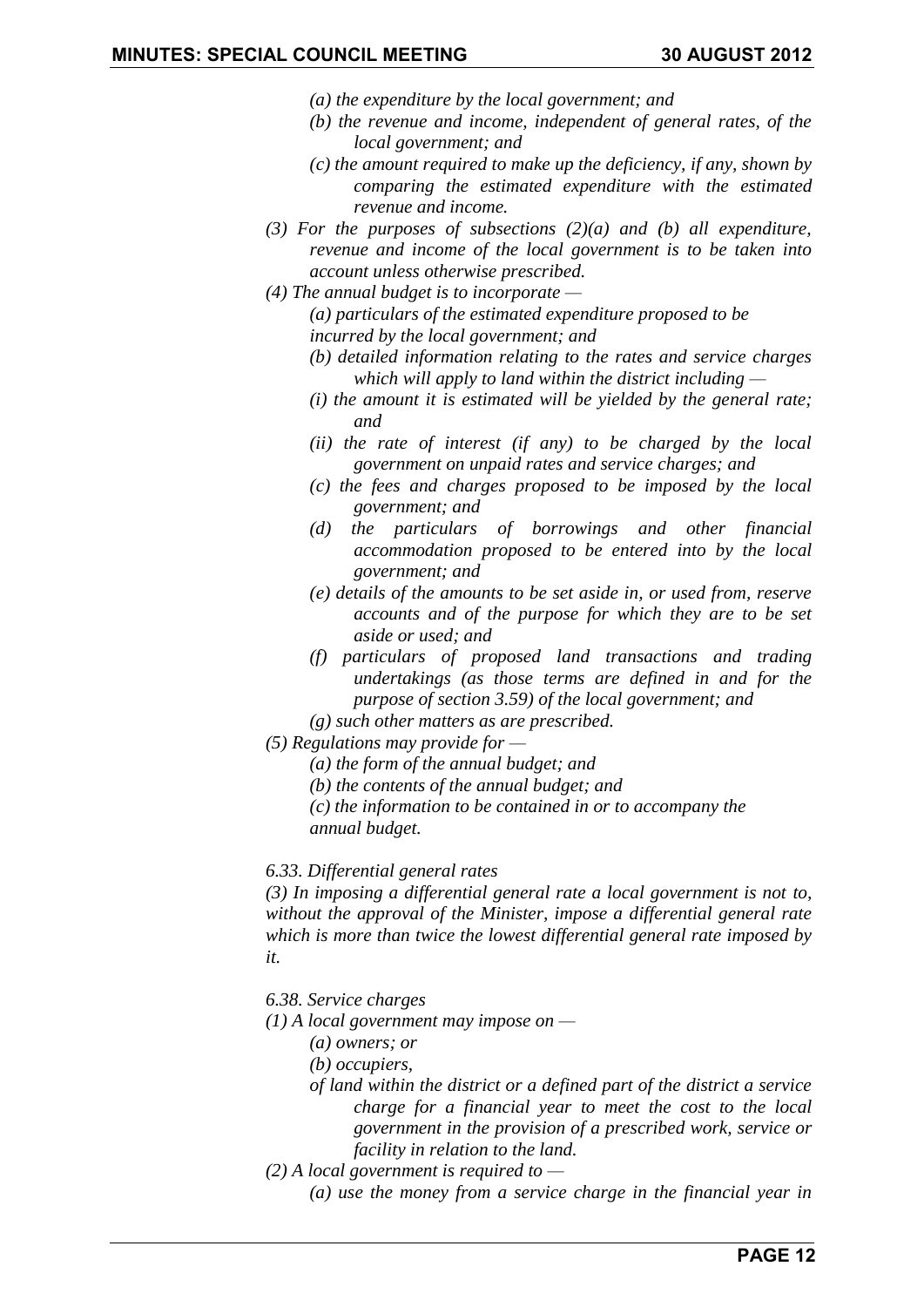*which the charge is imposed; or*

- *(b) to place it in a reserve account established under section 6.11 for the purpose of that work, service or facility.*
- *(3) Where money has been placed in a reserve account under subsection*
- *(2)(b), the local government is not to —*
	- *(a) change the purpose of the reserve account; or*
	- *(b) use the money in the reserve account for a purpose other than the work, service or facility for which the charge was imposed, and subsections (2), (3) and (4) of section 6.11 do not apply to such a reserve account.*
- *(4) A local government may only use the money raised from a service charge —*
	- *(a) to meet the cost of providing the specific service for which the work, service or facility charge was imposed; or*
	- *(b) to repay money borrowed for anything referred to in paragraph (a) and interest on that money.*

#### Local Government (Financial Management) Regulations 1996

*56. Contents of rate notice — s. 6.41*

*(4) The following information is to accompany or be included in the rate notice —*

- *(a) a brief statement of the objects and reasons for —*
	- *(i) any differential rates imposed by the local government under section 6.33;*
	- *(ii) any differential minimum payments imposed by the local government under section 6.35(6)(c); and*
	- *(iii) any service charges imposed by the local government;*
- *(b) if a differential general rate or minimum payment differs from the proposed rate or payment set forth in the local public notice given under section 6.36, reasons for the difference.*

As detailed above, section 6.2 of the *Local Government Act 1995* is specifically relevant along with Divisions 5 and 6 which refer to the setting of budgets and raising of rates and charges. The *Local Government (Financial Management) Regulations 1996* details the form and content of the budget. The draft 2012/13 budget as presented is considered to meet the statutory requirements.

#### **Policy Implications**

The 2012/13 draft Budget document has been developed in accordance with the following Council policies:

- 2/001 Significant Accounting Policies
- 2/002 Budget Strategy
- 2/004 Rating
- 2/013 Rates Exemption Policy (Non Rateable Land)
- 2/014 Rates Concession Policy (Rateable Land)
- 3/004 Conferences Study Tours
- 4/003 Annual Attendance Fee for Council Members
- 6/003 Community Funding & Donations Policy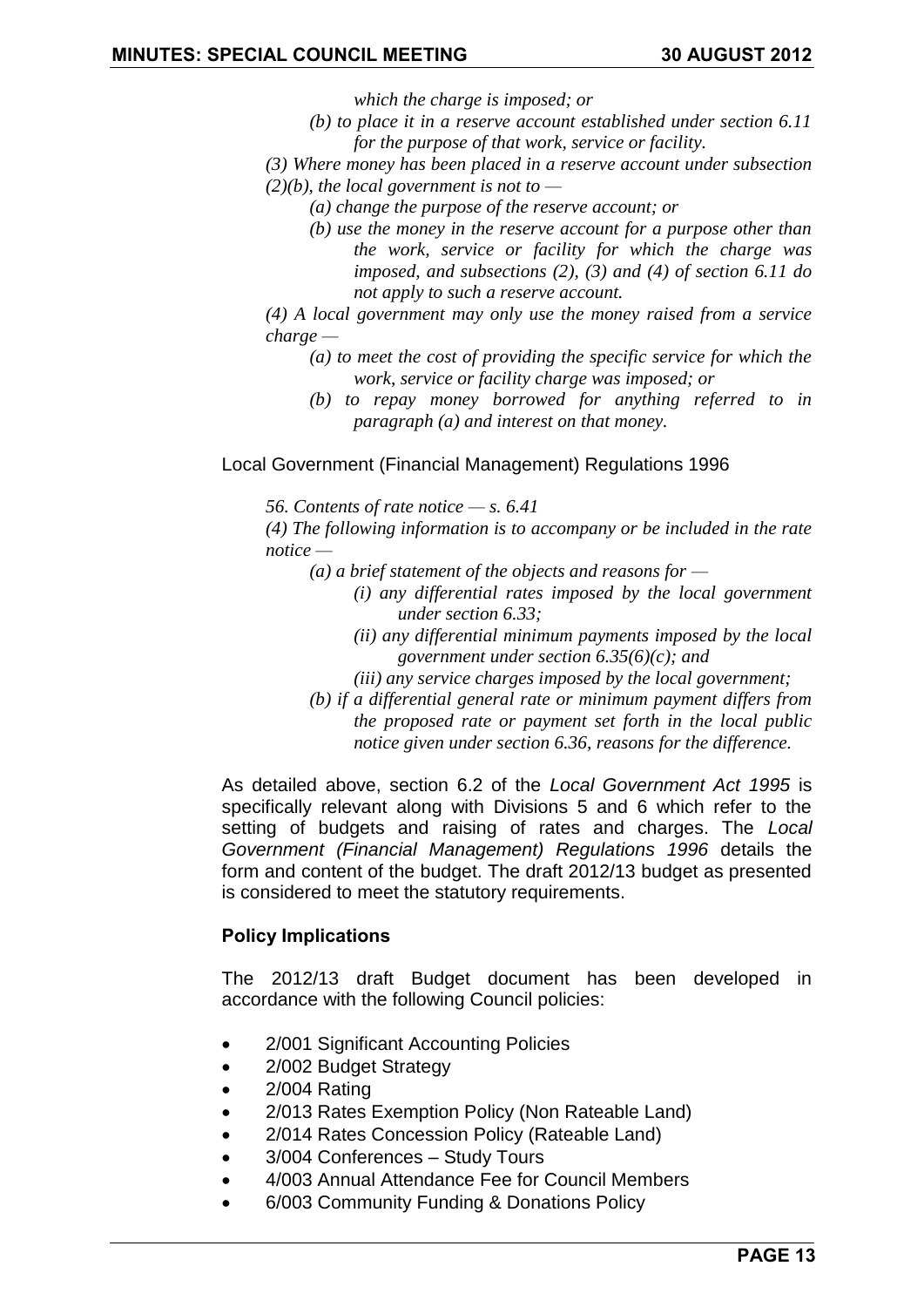#### **Strategic Planning Implications**

The Budget has been aligned to the recently adopted Strategic Community Plan, which provides direction as to how the Council's resources should be allocated in order to achieve the Plan's goals. It has also been aligned to the draft Corporate Business Plan and will be incorporated as year one of the 10 Year Long Term Financial Plan that is being developed as part of the Integrated Strategic Planning and Reporting Framework.

#### **Budget Implications**

The Annual Budget is the primary means for a local government to manage and allocate its financial resources. The Budget also provides the ability to impose rates, which is the primary means for a Council to raise income to fund the upcoming year's projects. Should Council not adopt the budget at this time, the issuing of rates will be delayed and approval would need to be sought from the Minister for an extension to the adoption of the annual budget.

#### **Officer"s Comment**

While the Town of Port Hedland is currently implementing the Integrated Strategic Planning and Reporting Framework including the 10 Year Financial Plan, the process for developing the 2012/13 budget has largely remained unchanged.

#### **The Budget Document**

The Budget Document represents effectively over 6 months work in bringing the total budget together and meets the expectations of both Council and the administration. Due to financial management regulation requirements, the Statutory Budget Document is similar to the Annual Financial Statements, having to meet various accounting and statutory reporting requirements. The budget is currently in balance (based on the below recommendations) and any changes will require the document to be amended.

There is an additional management component again this year which outlines the 5 Year Plans previously discussed with Council.

As Council is aware, the Town of Port Hedland performs quarterly budget reviews, which allows the Budget to be "flexed" as a result of changing situations. Should Council wish to amend the proposed budget, this is easier to be performed through the Budget Review Process, requiring less statutory reporting and/or advertising to occur. Should any proposed change result in a change in rates, all rates notices will require additional disclosure information, which will delay Council in charging and therefore collecting rates.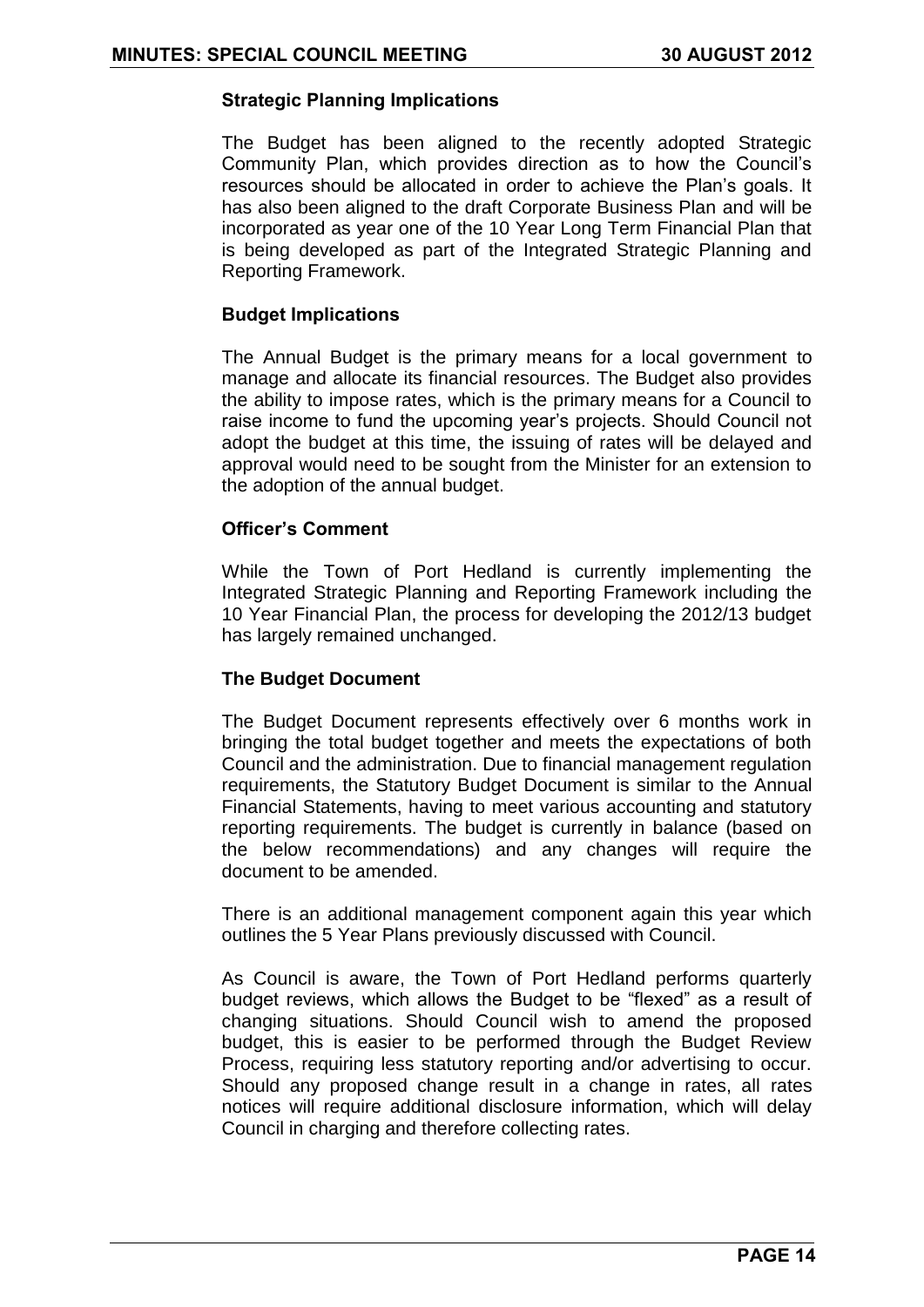#### **Attachments**

1. 2012/13 Draft Budget (Attached under separate cover.)

#### **201213/094 Council Decision/Officers Recommendation/ En Bloc Resolution No. 1**

**Moved: Cr Carter Seconded: Cr Daccache**

**That Council adopts en bloc Officer"s Recommendations 1 to 20 incorporated into Item 6.1.1.1 "2012/13 Budget Adoption."**

### **CARRIED BY ABSOLUTE MAJORITY 7/1**

| For               | Against       |
|-------------------|---------------|
| Mayor K A Howlett | Cr S R Martin |
| Cr G J Daccache   |               |
| Cr A A Carter     |               |
| Cr J M Gillingham |               |
| Cr D W Hooper     |               |
| Cr J E Hunt       |               |
| Cr M B Dziombak   |               |

### **Officer"s Recommendation 1**

**That Council, pursuant to sections 6.32, 6.33, 6.34 and 6.35 of the Local Government Act 1995, imposes general and differential rates on Gross Rental Values and on Unimproved Values for the financial year 2012/13 as follows:**

| <b>Rate Category</b>                              | <b>Cents in</b><br>the Dollar |
|---------------------------------------------------|-------------------------------|
| <b>General Rates - Gross Rental Values</b>        |                               |
| <b>GRV Residential</b>                            | 3.1025                        |
| <b>GRV Commercial</b>                             | 3.1340                        |
| <b>GRV Industrial</b>                             | 3.1025                        |
| <b>GRV Shopping Centre</b>                        | 6.2050                        |
| <b>GRV Mass Accommodation</b>                     | 7.4551                        |
| <b>GRV Ex Gratia</b>                              | 3.1025                        |
| <b>Differential Rates - Unimproved Valuations</b> |                               |
| <b>UV Mining Improved</b>                         | 35.3748                       |
| <b>UV Mining Vacant</b>                           | 35.3747                       |
| <b>UV Pastoral</b>                                | 5.7685                        |
| <b>UV Other</b>                                   | 11.7216                       |
| <b>UV Other Vacant</b>                            | 13.3060                       |

**and for the purpose of general and differential rating, the following rate zone categories apply:**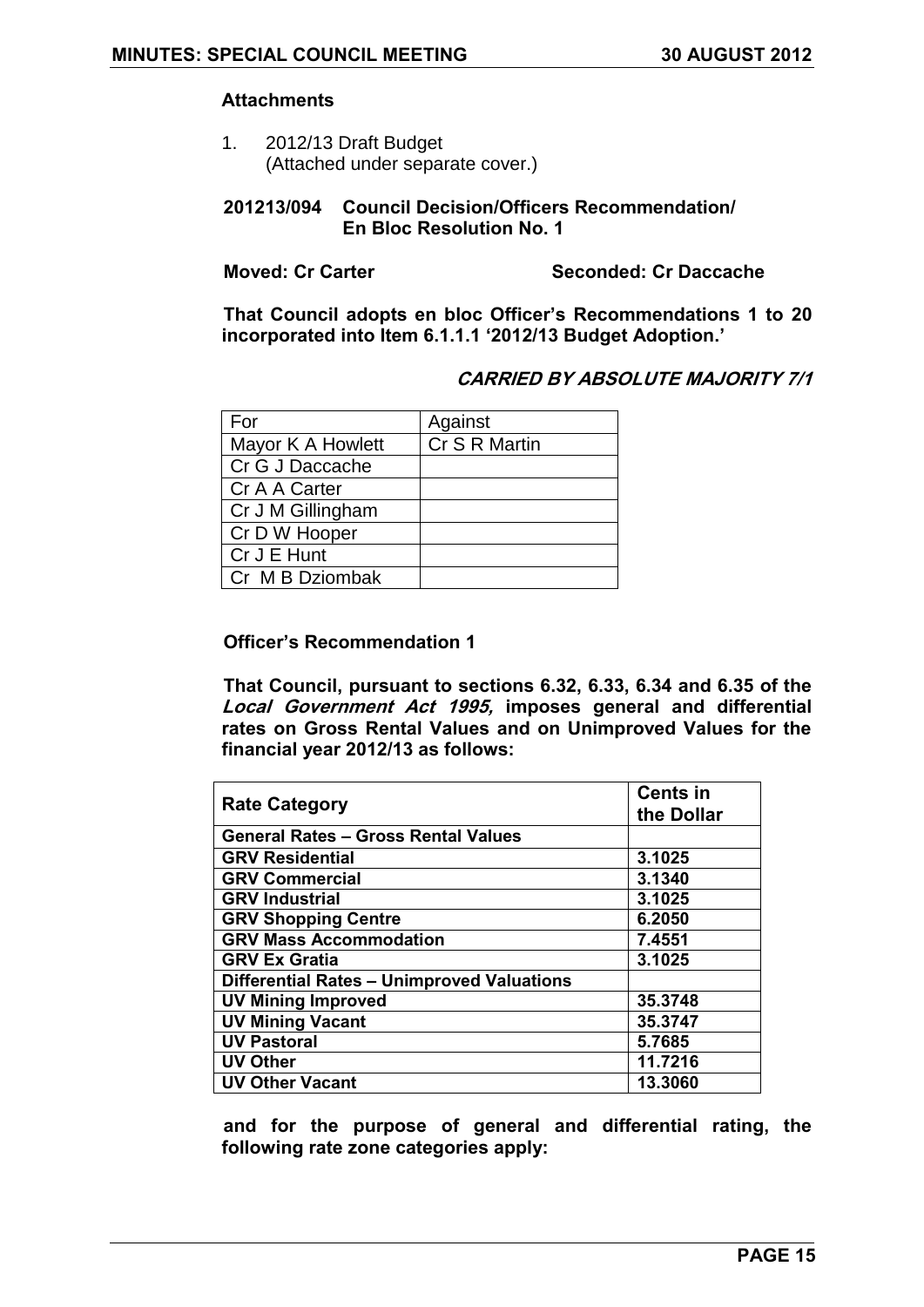#### **Residential**

**Includes all properties within the Town boundaries, classified for residential use in the Town Planning Scheme No 5, Port Hedland.** 

#### **Commercial**

**Includes all properties within the Town boundaries, classified for commercial use (excluding properties classified as Shopping Centre) in the Town Planning Scheme No.5 Port Hedland.** 

#### **Industrial**

**Includes all properties within the Town boundaries, classified for industrial use in the Town Planning Scheme No.5 Port Hedland.**

#### **Shopping Centre**

**Includes properties located at Lot 4 Throssell Road, South Hedland and Lot 724 Wilson Street, Port Hedland.** 

**Ex Gratia**

**Includes all Government properties within the Town boundaries leased by Commonwealth third parties.** 

#### **Mass Accommodation**

**Includes properties exceeding 80sqm within the district boundaries, approved and predominately utilized for the following activities, as identified in the Town Planning Scheme No.5**

**Holiday Accommodation Hotel Lodge Motel**

**Transient Workforce Accommodation Tourism Development Tourism Resort**

#### **Mining Improved**

**Includes all properties that currently operate under a mining lease tenure, and the land is significantly improved.** 

#### **Mining Vacant**

**Includes all properties that currently operate under a mining lease tenure, and the land is not significantly improved.** 

#### **UV Pastoral**

**Includes all properties that currently operate under a pastoral lease tenure.** 

#### **UV Other**

**Includes all properties that do not meet criteria of any other rate zoning category and are significantly improved.**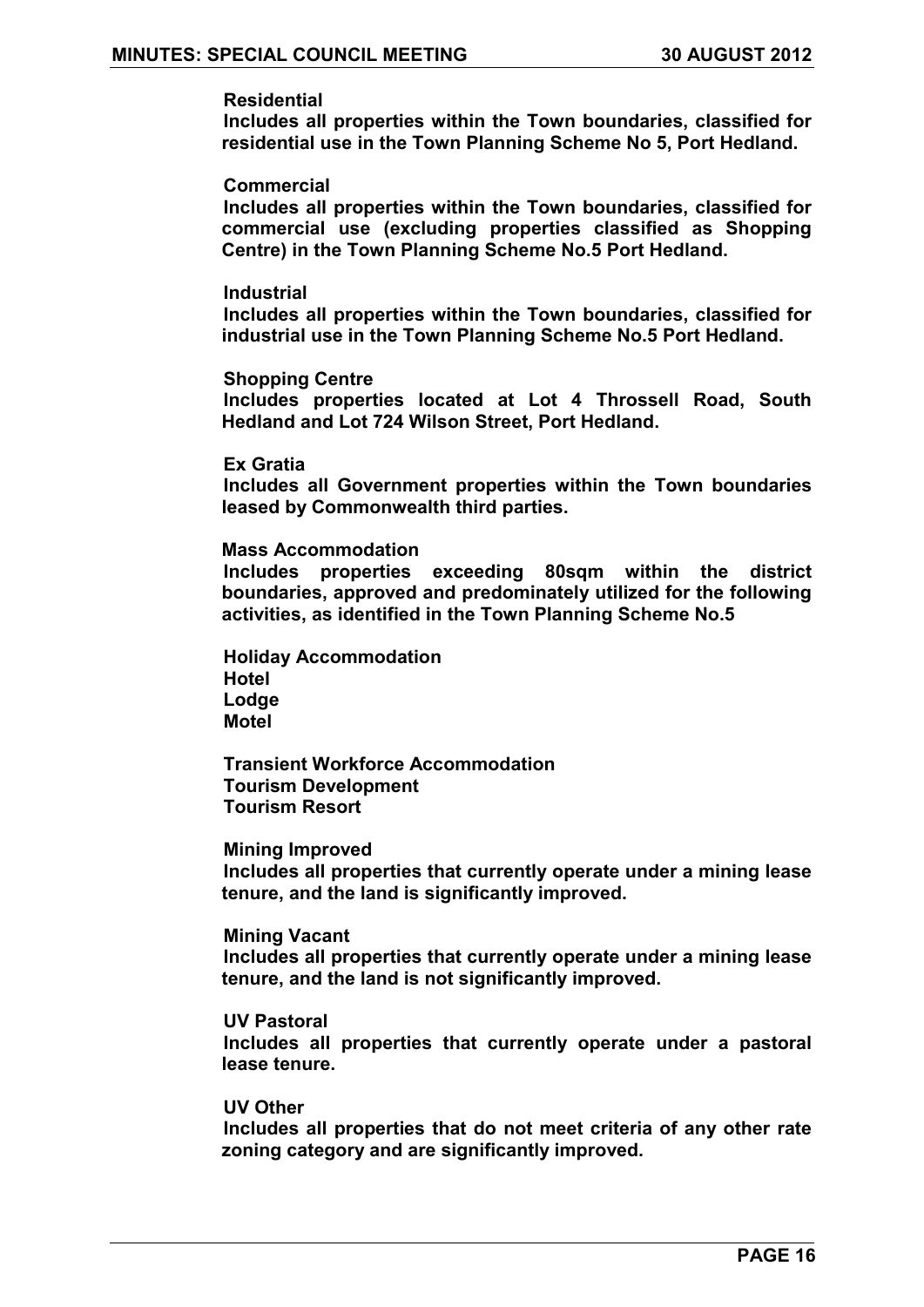**UV Other Vacant** 

**Includes all properties that don"t meet the criteria of any other rate zoning category and are not significantly improved.** 

**CARRIED BY EN BLOC RESOLUTION NO. 1**

**Officer"s Recommendation 2** 

**That Council, pursuant to sections 6.32, 6.33, 6.34 and 6.35 of the Local Government Act 1995, impose minimum rates according to the purpose for which the land is zoned or used and whether or not it is improved as follows:**

| <b>Rate Category</b>                       | <b>Cents in</b><br>the Dollar |
|--------------------------------------------|-------------------------------|
| <b>General Rates - Gross Rental Values</b> |                               |
| <b>GRV Residential</b>                     | \$1,040                       |
| <b>GRV Commercial</b>                      | \$1,040                       |
| <b>GRV Industrial</b>                      | \$1,040                       |
| <b>GRV Shopping Centre</b>                 | \$1,040                       |
| <b>GRV Mass Accommodation</b>              | \$1,070                       |
| <b>GRV Ex Gratia</b>                       | \$1,040                       |

| Differential Rates - Unimproved Valuations |         |
|--------------------------------------------|---------|
| UV Mining Improved                         | \$1,040 |
| UV Mining Vacant                           | \$1,040 |
| UV Pastoral                                | \$1,040 |
| UV Other                                   | \$1,040 |
| UV Other Vacant                            | \$1,040 |

### **CARRIED BY EN BLOC RESOLUTION NO. 1**

#### **Officer"s Recommendation 3**

**That Council, pursuant to section 6.45 of the Local Government Act 1995 and in accordance with regulation 64(2) of the Local Government (Financial Management) Regulations 1996, nominates the following instalment dates for the payment of rates and service charges (related to underground power) for the 2012/13 financial year:**

| <b>29 October 2012</b>  | Payment in full or 1 <sup>st</sup> Instalment |
|-------------------------|-----------------------------------------------|
| <b>31 December 2012</b> | 2 <sup>nd</sup> Instalment                    |
| 4 March 2013            | 3 <sup>rd</sup> Instalment                    |
| 2 May 2013              | 4 <sup>th</sup> Instalment                    |
|                         |                                               |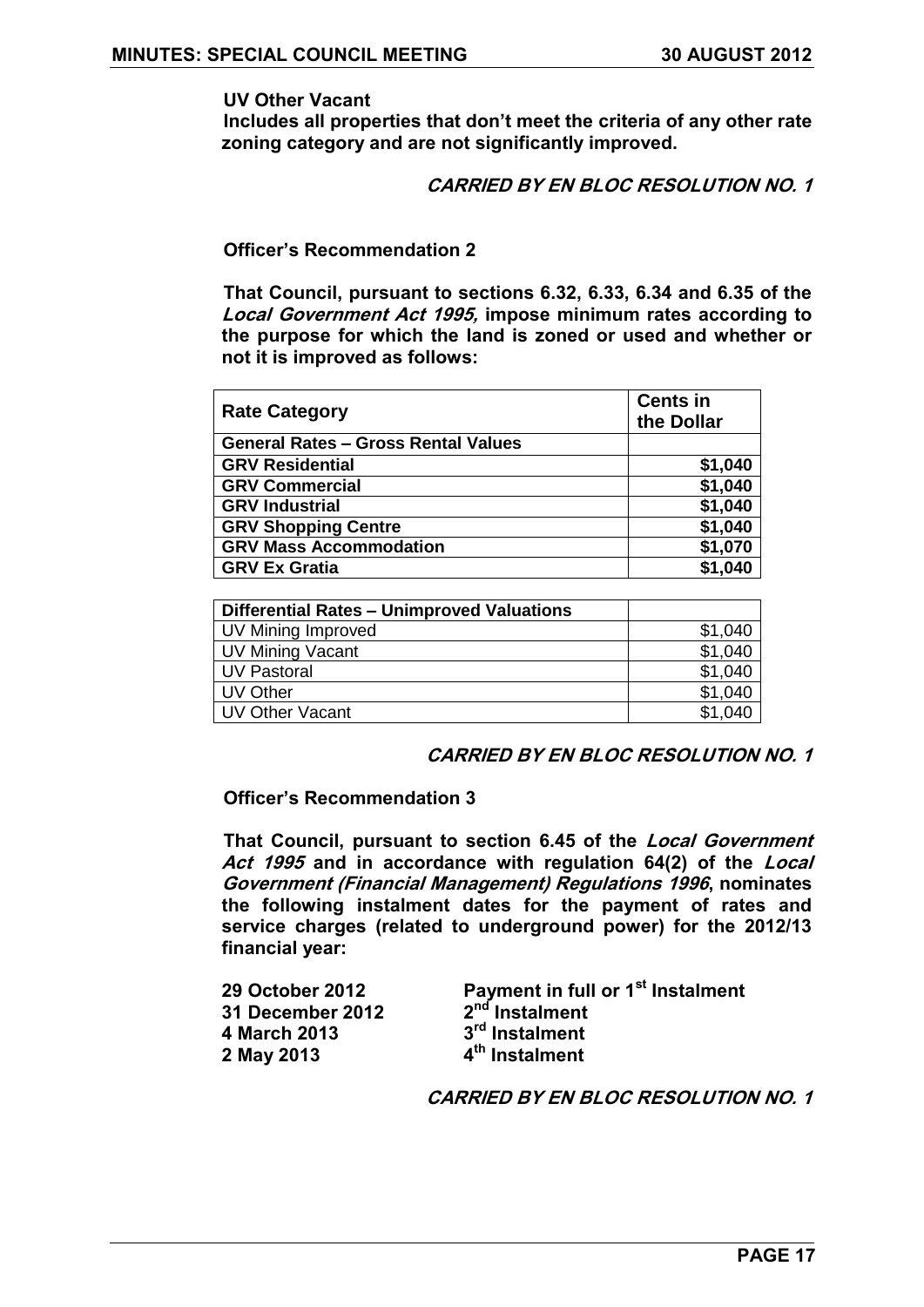**That in accordance with Section 6.47 of the Local Government Act 1995, 100% rating concessions be granted to the following**

 **- A106283 19 (Lot 5486) Hamilton Road, South Hedland - A115030 2 Thompson Street, Port Hedland - A155850 5/22-26 Throssell Road, South Hedland - A803051 P48 Wharf Road, Port Hedland - A130005 Stables) 29 Johnson Lane, Port Hedland (Pretty Pool - A113927 22 Beroona Loop, South Hedland - A400610 10 Smith Street, South Hedland - A152556 6/ 25-35 Egret Cr, South Hedland - A156550 10 McKay Street, Port Hedland - A106282 1-5 Hamilton Road, South Hedland - A802207 34 Lawson Street, South Hedland - A406870 69 Stanley Street, South Hedland - A802155 Lot 254 Shoata Road, South Hedland - A130165 Hedland Lot 2529 Great Northern Highway, Port - A156260 Loc 118 Madigan Road, Port Hedland - A805022 Stables) 29 Johnson Lane, Port Hedland (Pretty Pool** 

**and that 50% rating concessions be granted on the following:**

- **1 - A154780 4 Treloar Close, South Hedland**
- **2 - A130114 2 Leake Street, South Hedland**
- **3 - A402430 Lot 2513 Dempster Street, Port Hedland**

**The total value of concessions for 2012/13 is \$85,667.00**

### **CARRIED BY EN BLOC RESOLUTION NO. 1**

#### **Officer"s Recommendation 5**

**That Council notes that the concessions outlined in Recommendation 4 above do not incorporate those community groups that have been deemed charitable, and have been classified as exempt under section 6.26 of the Local Government Act 1995.**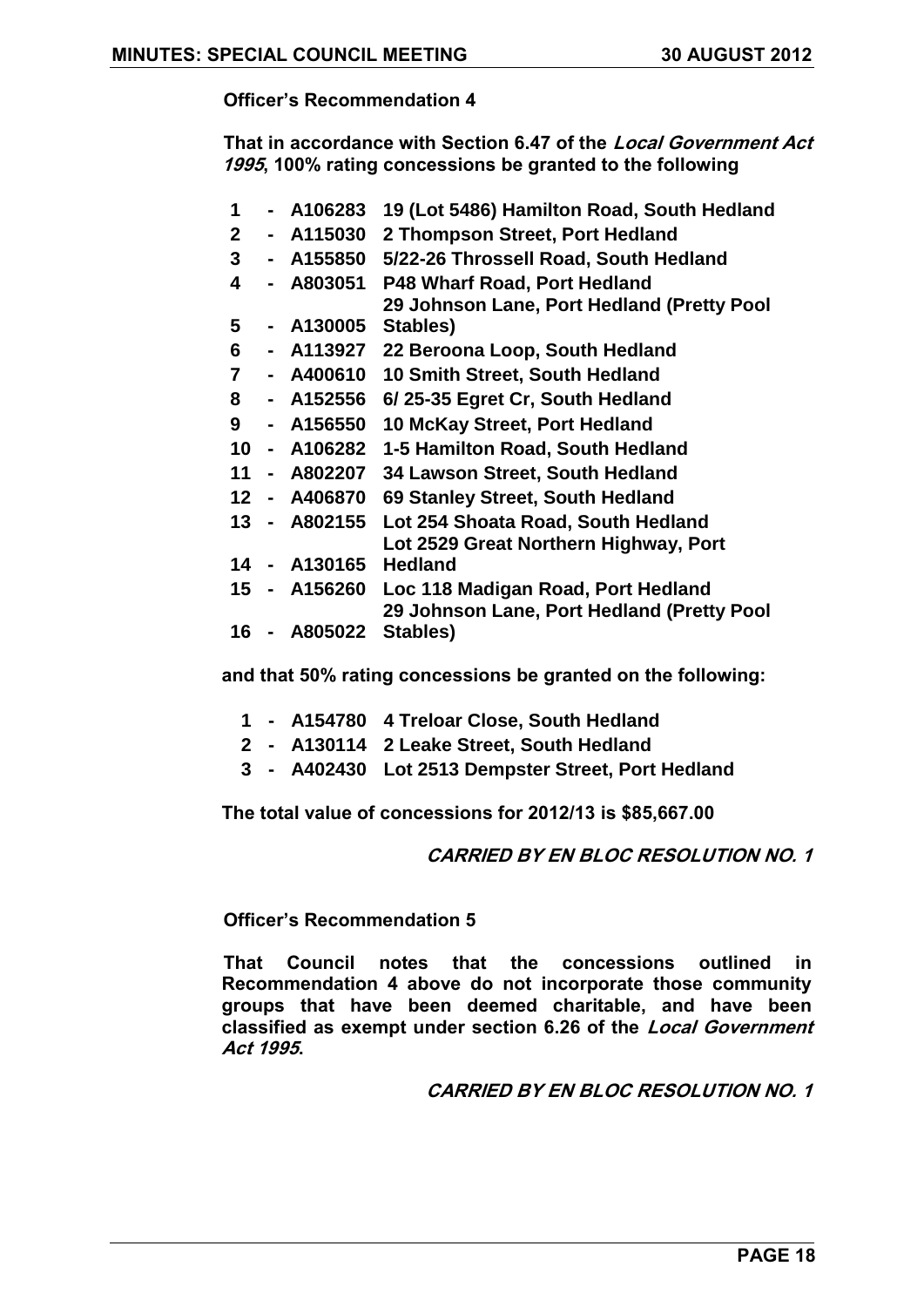**That Council:**

- **a) In accordance with section 6.51 of the Local Government Act 1995, impose interest at 11% per annum calculated on a daily basis on rates and service charges, excluding underground power service charge and sundry debtors, remaining unpaid (excluding eligible pensioners opting to defer the payment of their rates) if no installment option taken.**
- **b) In accordance with section 6.51 of the Local Government Act 1995, impose interest, at a nominal charge equal to the cost of Council in loan funds for the Pilbara Underground Power, charge remaining unpaid (excluding eligible pensioners opting to defer the payment of their rates).**

**CARRIED BY EN BLOC RESOLUTION NO. 1**

**Officer"s Recommendation 7**

**That Council, pursuant to section 6.38 of the Local Government Act 1995, imposes the following service charges for underground power:**

- **a) Connection Fee: \$1,027.58**
- **b) kVA Fee: \$137.58**

### **CARRIED BY EN BLOC RESOLUTION NO. 1**

**Officer"s Recommendation 8**

**That Council, pursuant to section 6.47 of the Local Government Act 1995, provides the following rebates for the service charges applicable to the underground power charges:**

- **a) Pensioners: 5%**
- **b) Not For Profit Organisations: 5%**
- **c) Small Businesses: 5%**

**Whereby all rebates will be subject to eligibility tests as follows:**

- **Pensioner Rebate Test:- eligible pensioner as per the** *Rates and Charges (Rebates and Deferments Act) 1992*
- **Not for Profit Organisation Rebate Test:- Those organisations receiving Rates Concessions or Rates Exemptions as per Council's Policy's**
- **Small Businesses:- must satisfy the following conditions:**
	- o **Must have less than 20 employees**
	- o **Turnover is less than \$2,000,000 per annum**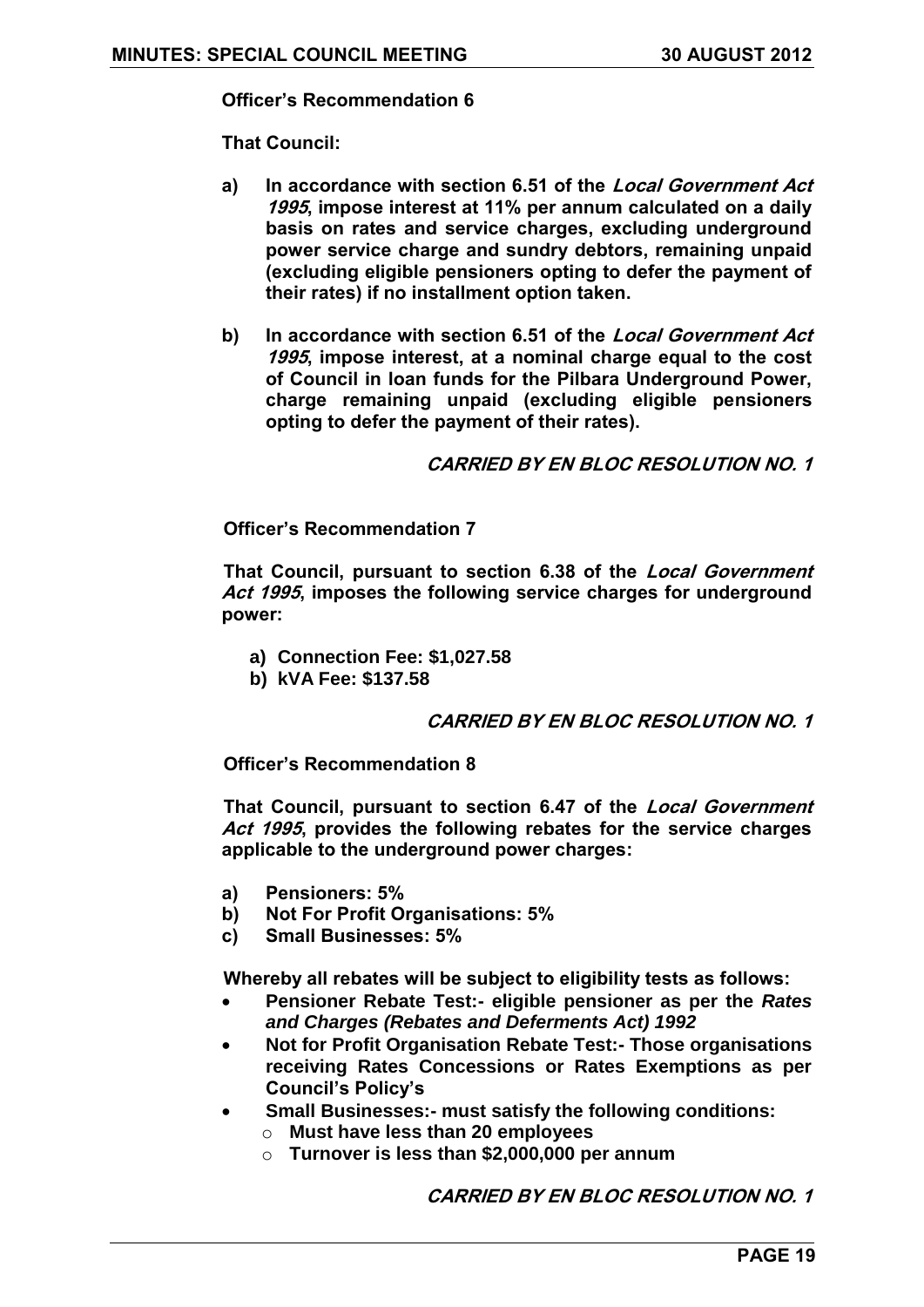**That Council, in accordance with section 6.54(3) of the Local Government Act 1995 and Regulation 67 of the Local Government (Financial Management) Regulations 1996, impose administration fess as follows (excluding eligible pensioners and underground power service charges):**

- **a) Payment of rates and service charges by instalments - \$12.60 plus interest at 5.5% per annum calculated daily.**
- **b) Late payment of rates and services charges - \$62.80**
- **c) Payment of rates and service charges by alternative arrangement or a late payment penalty - \$62.80 per arrangement plus interest at 5.5% per annum calculated daily.**

**CARRIED BY EN BLOC RESOLUTION NO. 1**

**Officer"s Recommendation 10**

**Pursuant to section 67 of the Waste Avoidance and Resources Recovery Act 2007, that Council imposes the following charges for the 2012/13 financial year:**

- **a) An Annual Classic Collection charge of \$220.70 for one (1) service per week, verge collection of waste from a 240 Litre Mobile Garbage Bin; and**
- **b) An Annual Premium Collection Charge of \$441.40 for one (1) service (i.e. per bin emptied of waste each week) for the collection of waste from a 240 Litre Mobile Garbage Bin, where the bin is manually picked up from the property, emptied and returned.**

### **CARRIED BY EN BLOC RESOLUTION NO. 1**

**Officer"s Recommendation 11**

**That Council adopts the proposed fees and charges for the 2012/13 as contained within the 2012/13 Budget Document.**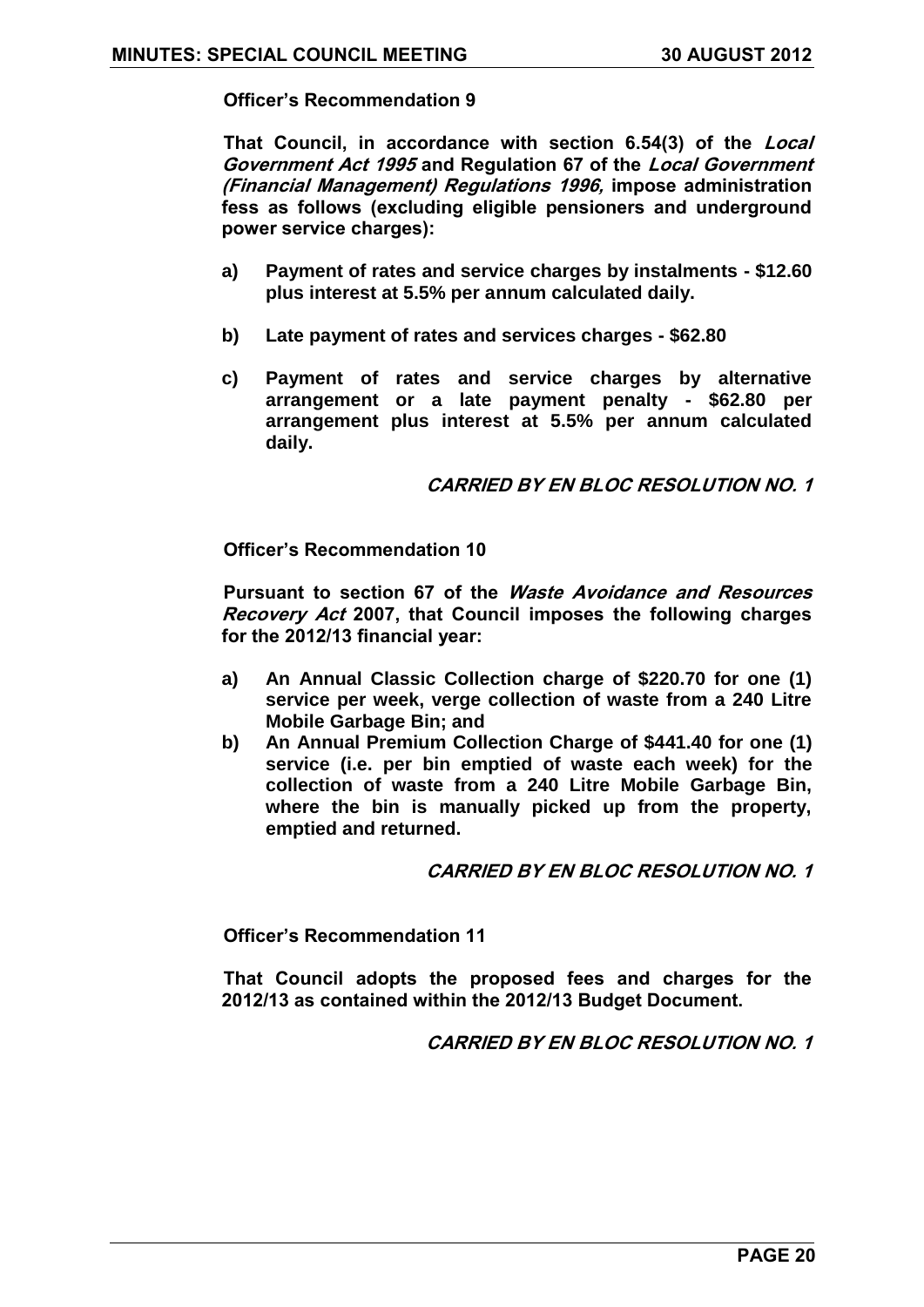**That Council, in accordance with section 6.20 of the Local Government Act 1995, raises the following loans in 2012/13:**

| <b>Catamore Court Housing (carry forward)</b>  | \$1,095,000  |
|------------------------------------------------|--------------|
| <b>GP Housing Project (carry forward)</b>      | \$1,500,000  |
| <b>South Hedland Bowling &amp; Tennis Club</b> |              |
| <b>Self Supporting Loan (carry forward)</b>    | \$500,000    |
| <b>Wallwork Road Bridge (carry forward)</b>    | \$850,000    |
| <b>Pilbara Underground Power Project</b>       | \$6,871,853  |
| <b>Civic Centre Refurbishment</b>              | \$5,000,000  |
| <b>Airport Redevelopment</b>                   | \$15,075,000 |

#### **CARRIED BY EN BLOC RESOLUTION NO. 1**

**Officer"s Recommendation 13**

**Pursuant to sections 5.99, 5.99A, 5.98(5), 5.98A of the Local Government Act 1995 and regulations 34, 34A, 34AA, 33 and 33A of the Local Government (Administration) Regulation 1996, that Council adopts the following Councillor fees and allowances for 2012/13:**

| Meeting Fees (x1 for Councillors, x2 for Mayor) \$7,000 |          |
|---------------------------------------------------------|----------|
| <b>Communication Allowance</b>                          | \$2.400  |
| Technology Allowance (or access to a laptop) \$1,000    |          |
| <b>Mayoral Allowance</b>                                | \$60,000 |
| <b>Deputy Mayor Allowance</b>                           | \$15,000 |

**CARRIED BY EN BLOC RESOLUTION NO. 1 Officer"s Recommendation 14**

**That Council, in accordance with section 6.11 of the Local Government Act 1995, approves the creation of an Asset Management Reserve with the purpose being: "for the ongoing maintenance, refurbishment and development of Council owned assets within the Town of Port Hedland".**

**CARRIED BY EN BLOC RESOLUTION NO. 1**

**Officer"s Recommendation 15**

**Note that at the Special Council Meeting on 30 November 2011, Council approved the creation of the Underground Power Reserve with the purpose being for "the installation of underground power within the Town of Port Hedland."**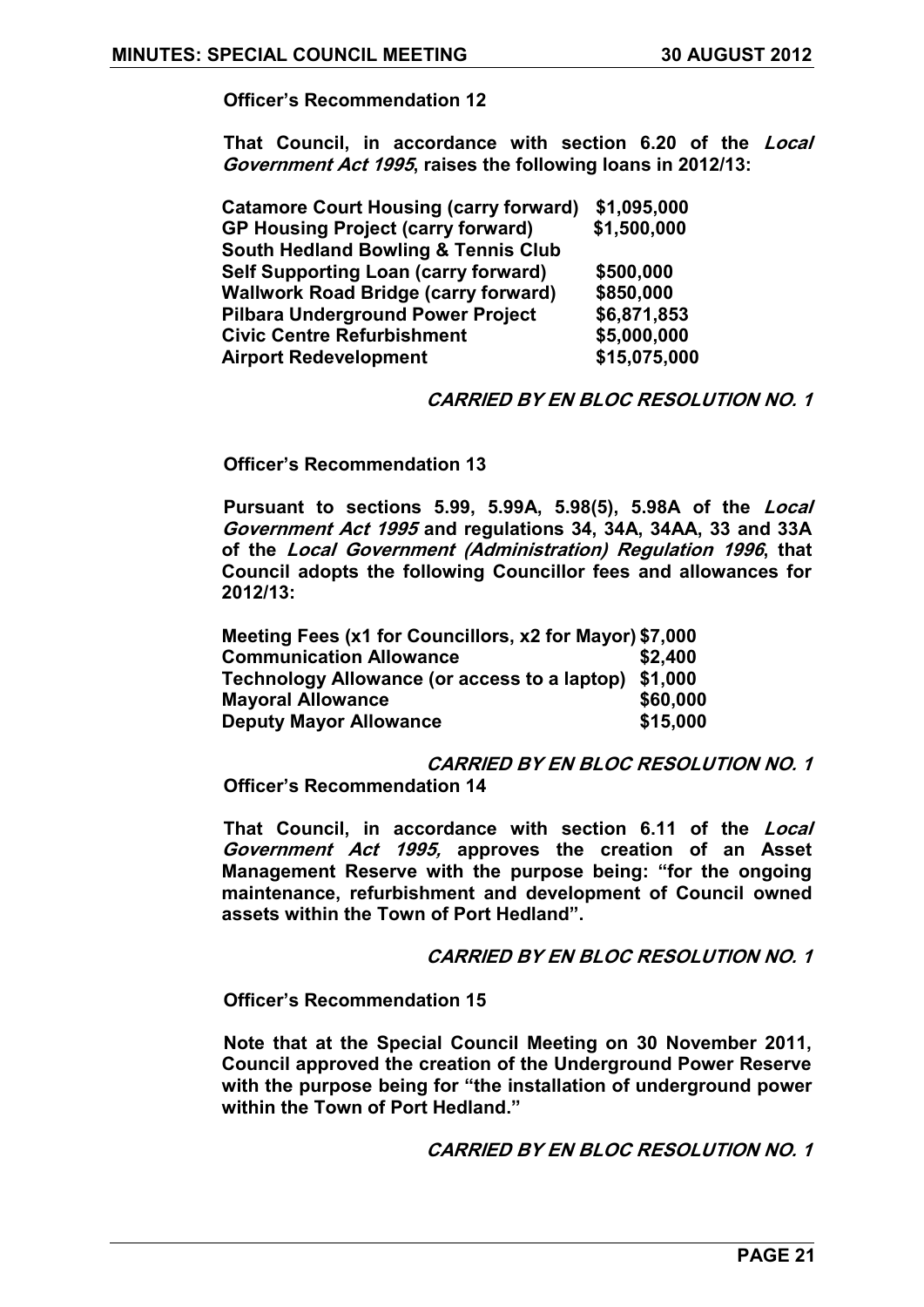**In accordance with regulation 34(5) of the Local Government (Financial Management) Regulations 1996, and AASB 1031 Materiality, that Council adopts the following percentage or dollar value for determining and reporting material variances in 2012/13 as follows:**

- **a) 10% of the Function amended budget; or**
- **b) \$100,000 of the Function amended budget**

**whichever is the lesser, for the following categories of revenue and expenditure:**

- **i) Operating Revenue**
- **ii) Operating Expenditure**
- **iii) Non-Operating Revenue**
- **iv) Non-Operating Expenditure**

#### **CARRIED BY EN BLOC RESOLUTION NO. 1**

**Officer"s Recommendation 17**

**That Council adopts the Statutory Annual Budget for the year ending 30 June, including the Rate Setting Statement requiring \$22,035,451 rates to be raised (as presented).**

**CARRIED BY EN BLOC RESOLUTION NO. 1**

**Officer"s Recommendation 18**

**That Council adopts the 5 Year Plans incorporated into the supplementary information section of the 2012/13 Annual Budget document for the years 2012/13 to 2016/17 recognising the funds as committed by Council and that they will form part of the 10 Year Long Term Financial Plan (as presented).**

**CARRIED BY EN BLOC RESOLUTION NO. 1**

**Officer"s Recommendation 19**

**That Council notes that the Corporate Business Plan for 2012/13 will be reflective of the final Budget adopted by Council.**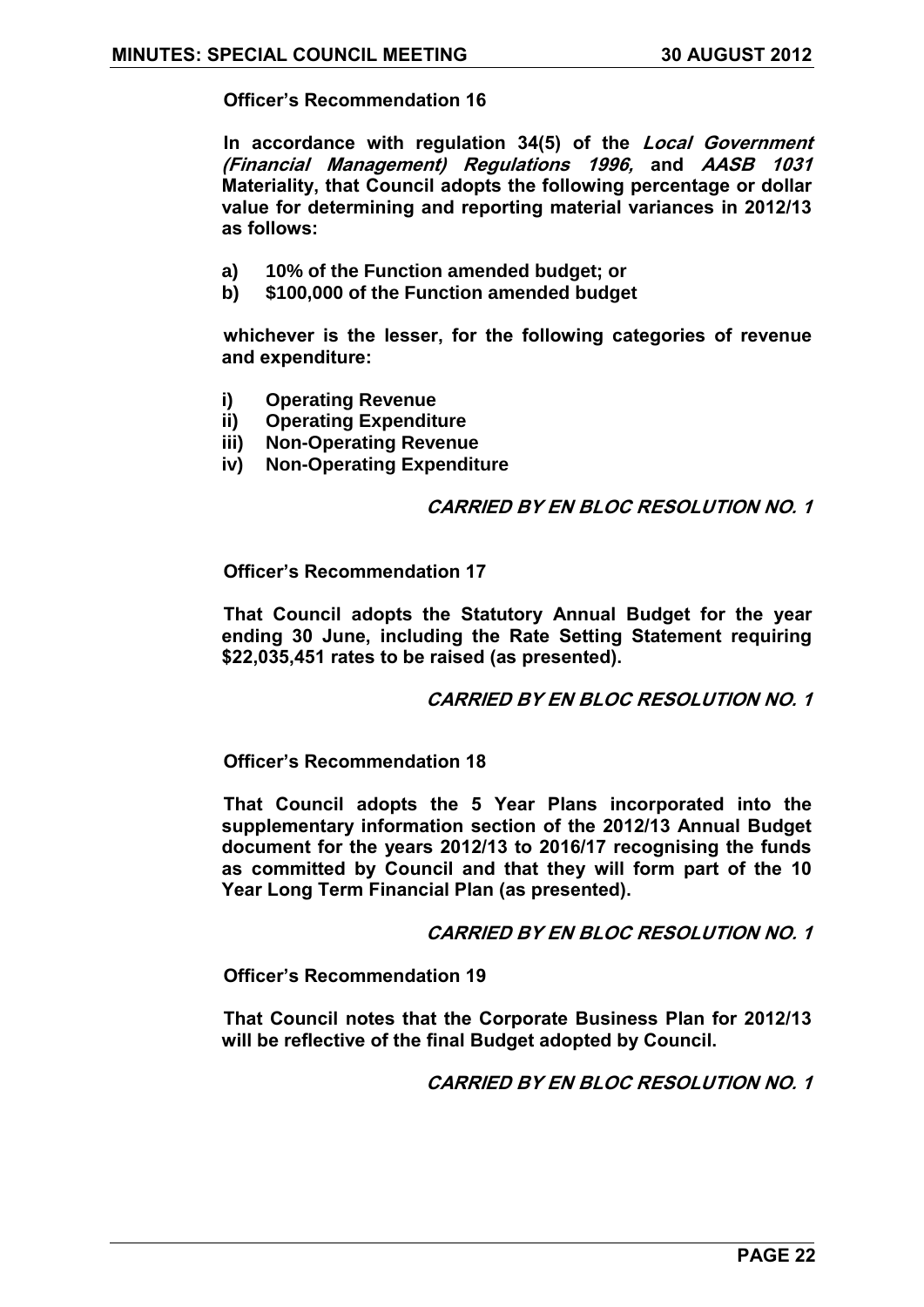**That Council notes that as part of the development of the Town"s Integrated Strategic Planning and Reporting Framework (a requirement of the Department of Local Government), that the 2012/13 Annual Budget will form the first year when developing the 10 Year Financial Plan, Workforce Plan including Housing and Accommodation Strategy, Asset Management Plan and ICT Strategy.**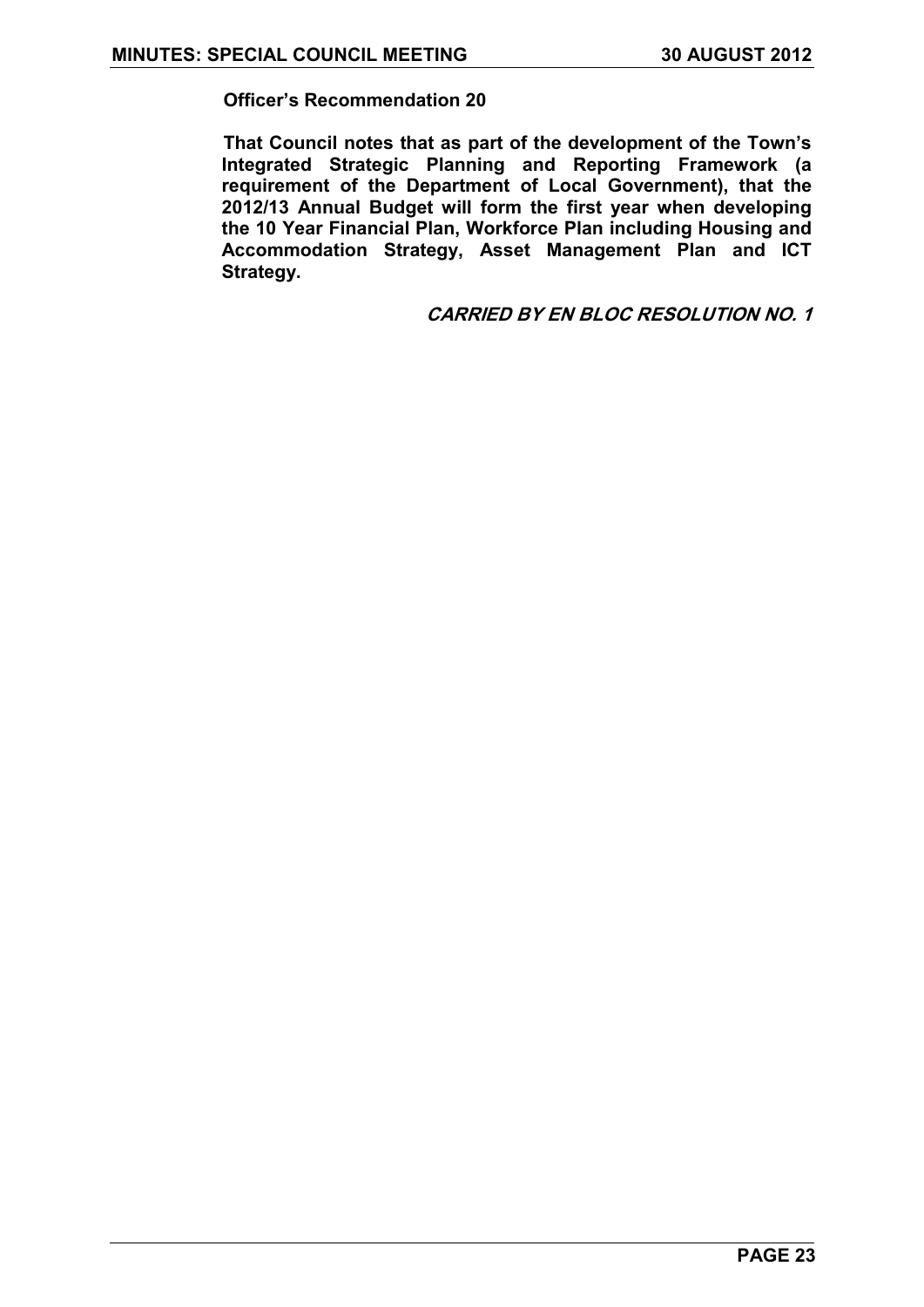### <span id="page-23-0"></span>**6.2 Engineering Services**

### <span id="page-23-1"></span>**6.2.1 Wanangkura Stadium Update (File No.: 26/14/0013)**

**Officer Ian Hill Acting Chief Executive Officer**

> **Jenella Voitkevich Acting Director Engineering Services**

**Gordon MacMile Director Community Development**

**Eber Butron Director Planning and Development**

**Natalie Octoman Director Corporate Services**

**Date of Report 22 August 2012**

#### **Disclosure of Interest by Officer Nil**

#### **Summary**

The purpose of this report is to provide Council with updated information regarding the temporary closure of Wanangkura Stadium, as well as the decisions and actions from the subsequent report presented at the Ordinary Council Meeting on 8 August 2012.

Council is requested to note the additional information provided and acknowledge the progress to date on items listed in the Council decision from that meeting.

#### **Background**

The Ordinary Council Meeting held on 8 August 2012 was presented with a report regarding the temporary closure, compliance limitations and proposed solutions at Wanangkura Stadium. The following Council decision resulted from that meeting: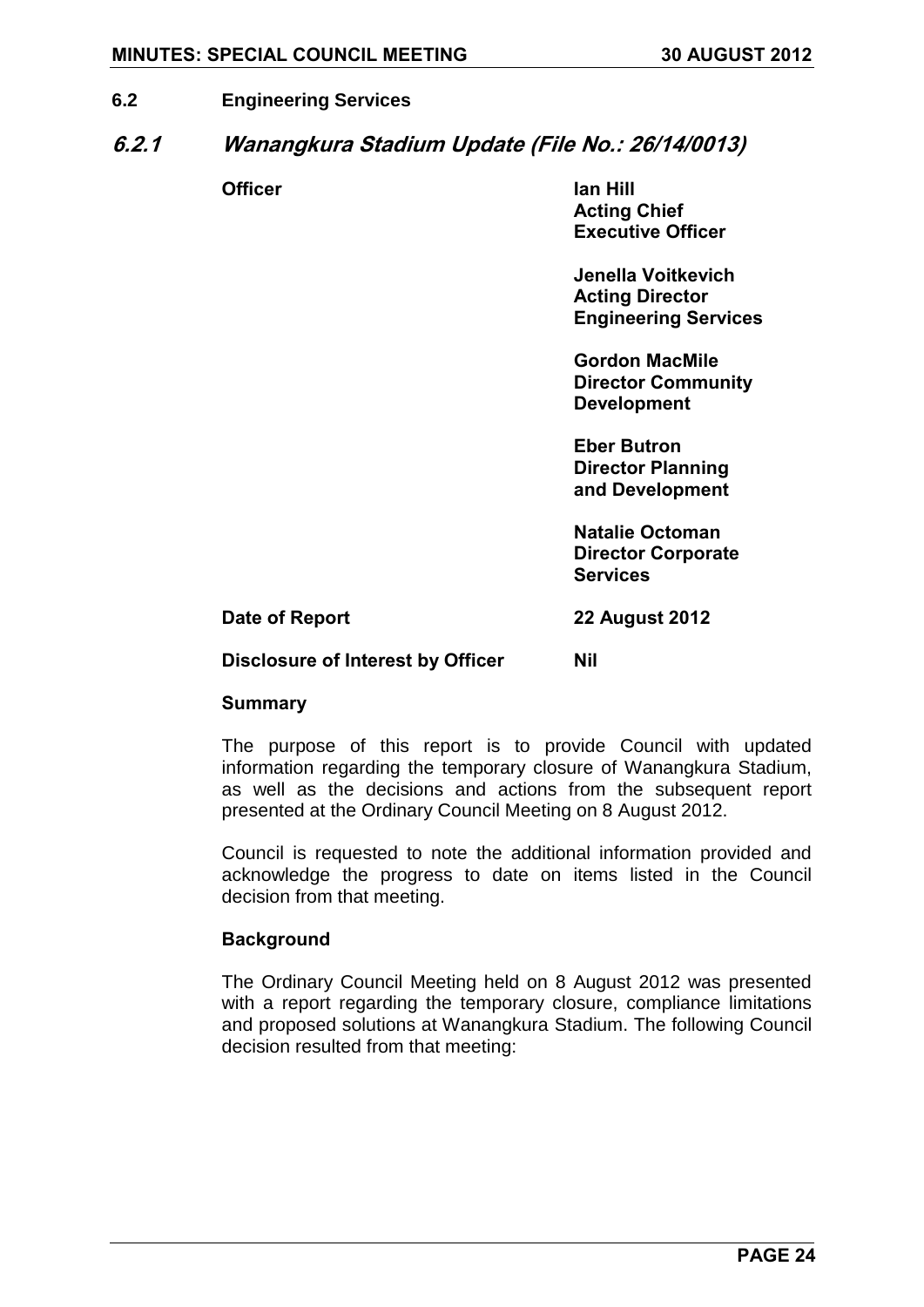*"201213/064 Council Decision* 

*That Council:* 

- *1. Approves the implementation of the recommended remediation strategy (Option 6) for fire safety including installation of water tanks and pumps and relocation of fire booster, subject to final design and authority approval process*
- *2. Sets aside the provisions in Council"s Procurement Policy 2/007 and Tender Policy 2/011, due to the urgency of the situation, and authorises the CEO and delegated officers to negotiate a variation to Contract 10/19 Construction of Multipurpose Recreation Centre to Doric Constructions for the purpose of supply and installation of the remediation strategy, up to the value of the surplus budget available*
- *3. Requests the CEO to arrange for an independent review of the project history, compliance, processes and responsibilities and present this report to Council*
- *4. Approves the waiving of membership fees outlined in this report for the period from the closure until reopening*
- *5. Requests a further report to Council when the costs of remediation works and Stadium budget impacts are accurately quantified*
- *6. Clarifies that, contrary to some media reports, Elected Members were not aware of water and fire services issues and actions prior to the ceremonial opening*
- *7. Seeks clarification as to the comments made by the Premier on radio talkback, which may have given the impression of Elected Members" prior awareness*
- *8. Seeks independent advice as to whether Elected Members not being informed of the water and fire services issues prior to the ceremonial opening constitutes a breach of the Local Government Act 1995.*

*CARRIED BY ABSOLUTE MAJORITY 6/0"*

This report will provide an update on the progress to date addressing each item in the Council decision above.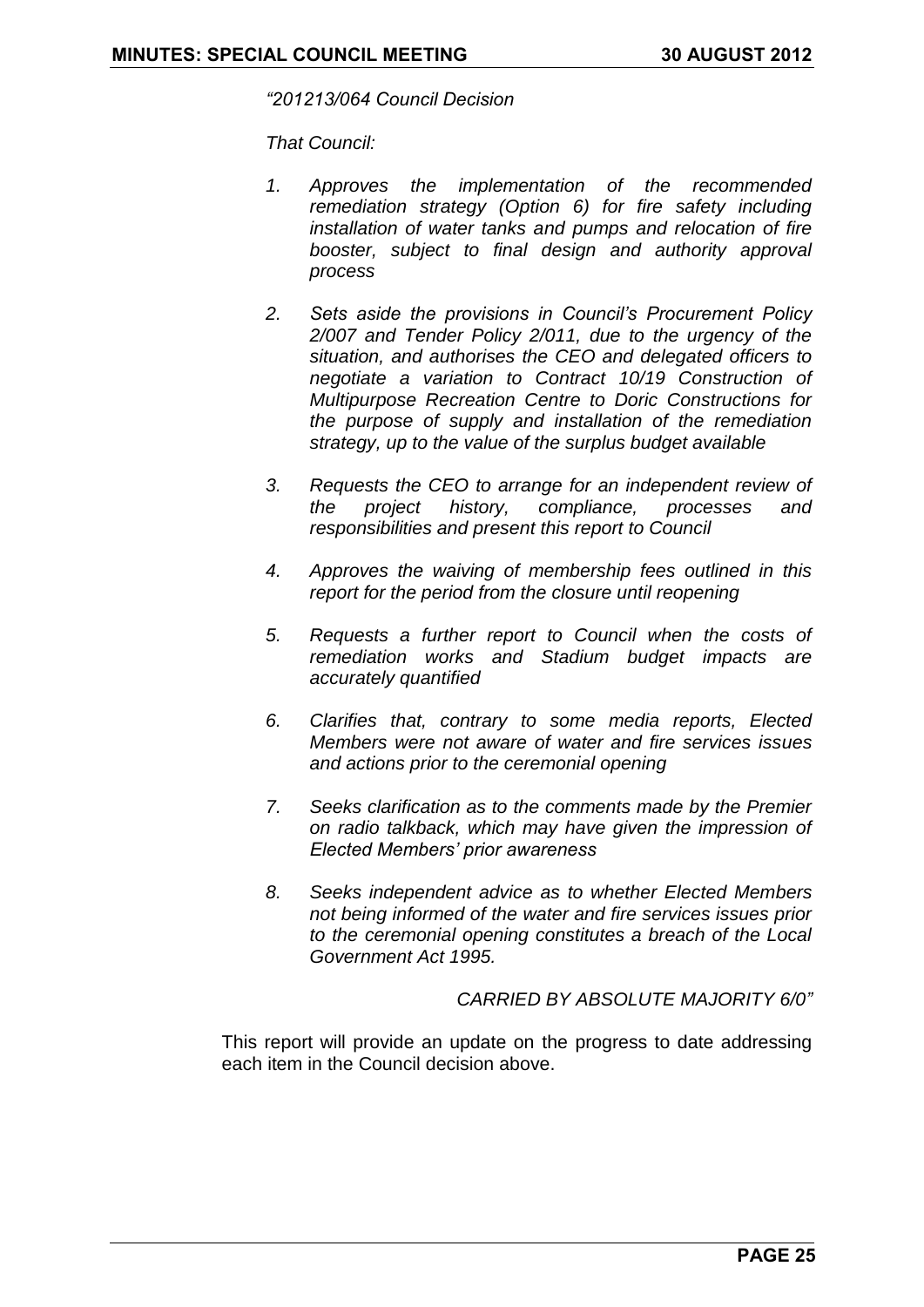### **Consultation**

### *External*

- Doric Construction
- Thinc Projects
- Aurecon Consultants fire and hydraulic engineering
- YMCA Perth
- Building Commission
- McLeod's Solicitors.

#### *Internal*

- Executive team
- Manager Recreation Facilities and Services
- Manager Community Development
- Coordinator Community Development and Culture
- Recreation Coordinator
- Supervisor JD Hardie Centre.

### **Statutory Implications**

The waiving of membership fees must be considered in accordance with section 6.12 of the Local Government Act:

*"6.12 Power to defer, grant discounts, waive or write off debts* 

- *(1) Subject to subsection (2) and any other written law, a local government may —*
	- *(a) when adopting the annual budget, grant\* a discount or other incentive for the early payment of any amount of money;*
	- *(b) waive or grant concessions in relation to any amount of money; or*
	- *(c) write off any amount of money, which is owed to the local government.*

*\* Absolute majority required.* 

- *(2) Subsection (1)(a) and (b) do not apply to an amount of money owing in respect of rates and service charges.*
- *(3) The grant of a concession under subsection (1)(b) may be subject to any conditions determined by the local government.*
- *(4) Regulations may prescribe circumstances in which a local government is not to exercise a power under subsection (1) or regulate the exercise of that power."*

### **Policy Implications**

Quotes for the undertaking of the independent review (item 3) will be sourced in accordance with Council's Procurement Policy 2/007.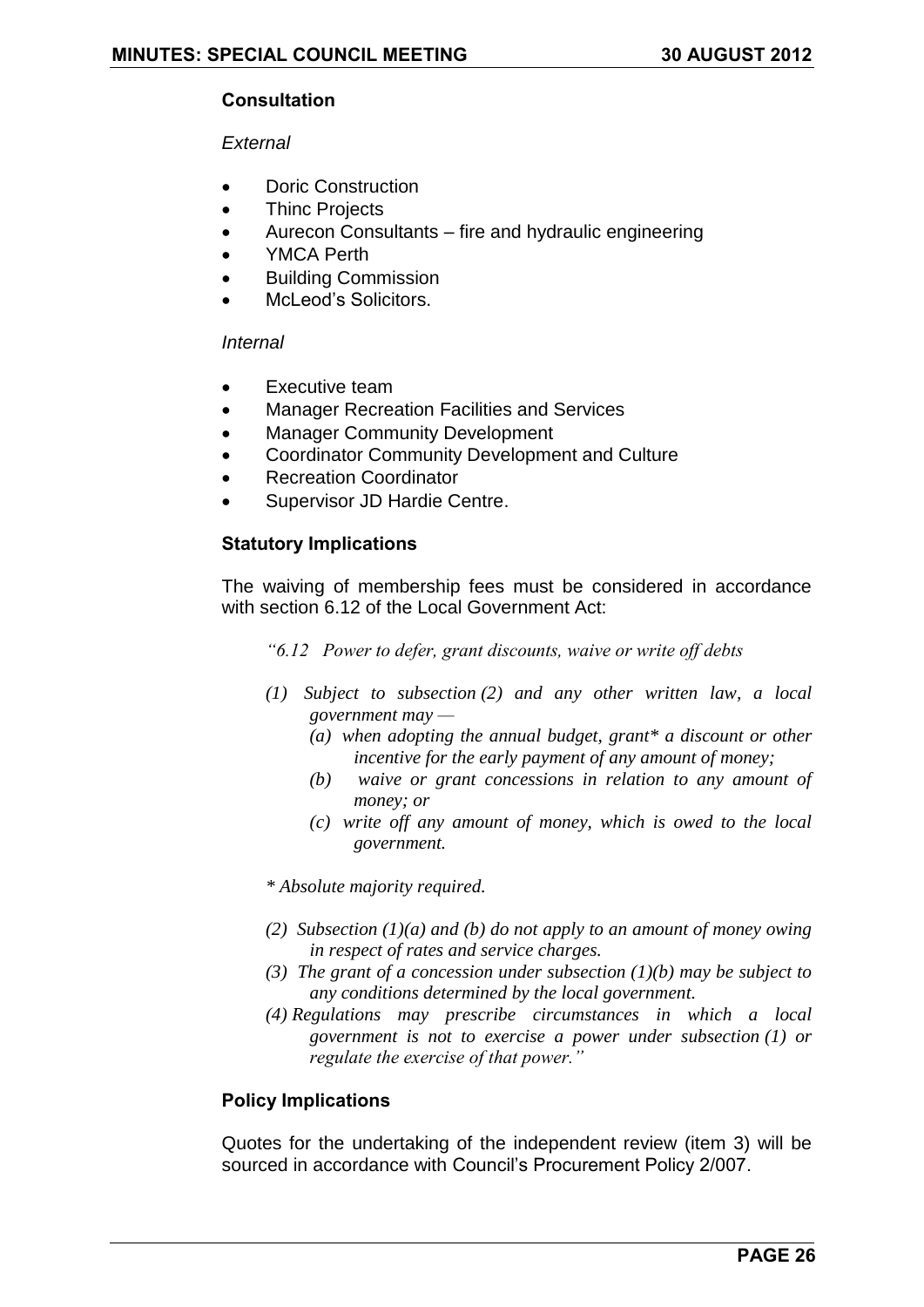### **Strategic Planning Implications**

Strategic Community Plan 2012 to 2022

Community – We are a friendly, exciting city of neighbours that is vibrant and diverse.

 6.1.2 Vibrant – Provide access to recreational, cultural, entertainment facilities and opportunities.

### **Budget Implications**

*Decision Items 1 & 2 (Implementation of Remediation Strategy):*

A report was presented at the Ordinary Council Meeting on 22 August 2012 with the following decision relating to these items:

*"That Council:*

- *1. Approves the implementation of stage 1 of the recommended remediation strategy for fire services at Wanangkura Stadium by means of variation to Contract 10/19 to Doric Constructions to the value of \$432,927 plus GST*
- *2. Notes there will be a further report to Council for the implementation of stage 2, inclusive of budget implications, prior to commencement of works."*

*Decision Item 3 (Independent Review):*

At the time of preparing this report the quotes had not been received for the scope of works, however an allocation of \$60,000 has been included in the 2012/13 proposed budget (pending adoption by Council this meeting). A further report will be presented to Council should these costs prove insufficient.

*Decision Item 4 & 5 (Remediation Costs, Operational Impacts and Waiving of Membership Fees):*

The value of stage 1 of the remediation strategy is \$432,927 plus GST. The cost for stage 2 of the strategy is still being finalized and will be presented to Council for approval in accordance with the recommendation from the Ordinary Council Meeting on 22 August.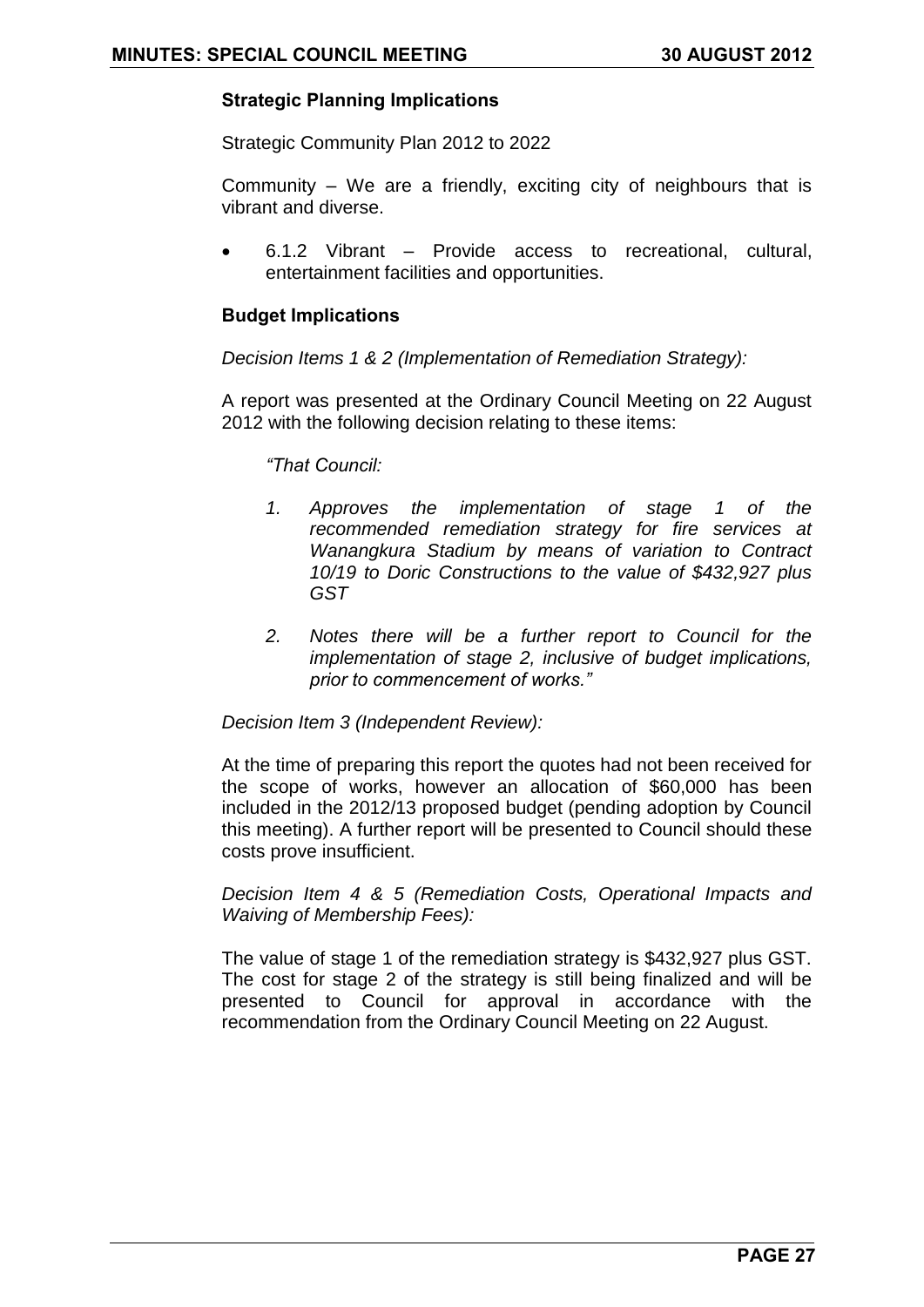### Operational Impacts (Financial)

The financial impacts detailed in the Table 1 below are estimates based on currently known budget forecasts. Operational impacts of the closure will be both the direct cost of closing Wanangkura Stadium, as well as the impact that temporarily relocating programs and services to the JD Hardie Centre, has on the programs and services delivered by the Town's Community Development department. The full impact is not likely to be known until the first or second quarterly budget review.

The OCM 28 March 2012 endorsed the YMCA as operators of the Town's three leisure facilities for the next four years, with the subsequent contract including budget information contained within the tender and subsequent negotiations. The final budget implications of closing the Stadium will not be known until negotiations with the YMCA can be completed and an overall amended budget determined.

| <b>Income</b><br><b>Category</b>                               | <b>Annual</b><br>Budget (\$)      | <b>Monthly</b><br>Budget (\$) | <b>Anticipated</b><br>Impact $(\$)$ | <b>Comment</b>                                                                                                                |  |  |
|----------------------------------------------------------------|-----------------------------------|-------------------------------|-------------------------------------|-------------------------------------------------------------------------------------------------------------------------------|--|--|
|                                                                | <b>Facility Rental Income</b>     |                               |                                     |                                                                                                                               |  |  |
| Function<br>Room Rental                                        | \$29,522.73                       | \$2,460.00                    | \$2,290.00                          | Three bookings for the<br>Jimblebar Room                                                                                      |  |  |
| Meeting<br>Room Rental                                         | \$12,301.14                       | \$1,025.00                    | \$1,750.00                          | Two meeting room booking                                                                                                      |  |  |
| Sports Hall<br>Rental                                          | \$12,990.00                       | \$1,082.00                    | \$7,200.00                          | Alliance Dance Company<br>and Shiver not able to use<br>the facility                                                          |  |  |
| Squash<br><b>Court Rental</b>                                  | \$10,825.00                       | \$902.00                      | \$4,025.00                          | The facility was averaging<br>5.75 hours of booking / day                                                                     |  |  |
| Café Income                                                    | \$44,965.00                       | \$3,747.00                    | Not<br>determinable                 | Not operational                                                                                                               |  |  |
| Sponsorship<br>Income                                          | \$11,500.00                       | \$958.00                      | Nil                                 | No sponsorship income                                                                                                         |  |  |
|                                                                | <b>Program and Service Income</b> |                               |                                     |                                                                                                                               |  |  |
| Crèche<br>Income                                               | \$18,750.00                       | \$15,625.00                   | Minimal                             | Potential saving at income<br>was \$37.50 per day<br>expenditure in wages was<br>\$192.00                                     |  |  |
| Children's<br>Program<br>Income                                | \$10,472.73                       | \$872.00                      | Minimal                             | Programs had not<br>commenced                                                                                                 |  |  |
| Holiday<br>Program<br>Income                                   | \$39,272.73                       | \$9,818.00                    | Minimal                             | The first program is planned<br>for the September school<br>holidays.                                                         |  |  |
| Birthday<br>Party<br>Income                                    | \$8,020.76                        | \$668.00                      | Minimal                             | No bookings received                                                                                                          |  |  |
| Casual<br>Group<br>Fitness and<br><b>Health Club</b><br>Income | \$36,355.37                       | \$3,029.00                    | Minimal                             | Group fitness and gym<br>programs are being offered<br>at the JD Hardie Centre.<br>Casual users are still<br>required to pay. |  |  |
| <b>Health Club</b><br>Membership<br>Income                     | \$612,496.46                      | \$51,042.00                   | \$54,028                            | Based on the current the<br>number of Platinum, gym and<br>group fitness members.                                             |  |  |
| Personal                                                       | \$12,000.00                       | \$1,000.00                    | Not                                 | Program had not                                                                                                               |  |  |

| Table 1 - Income breakdown Wanangkura Stadium |  |
|-----------------------------------------------|--|
|-----------------------------------------------|--|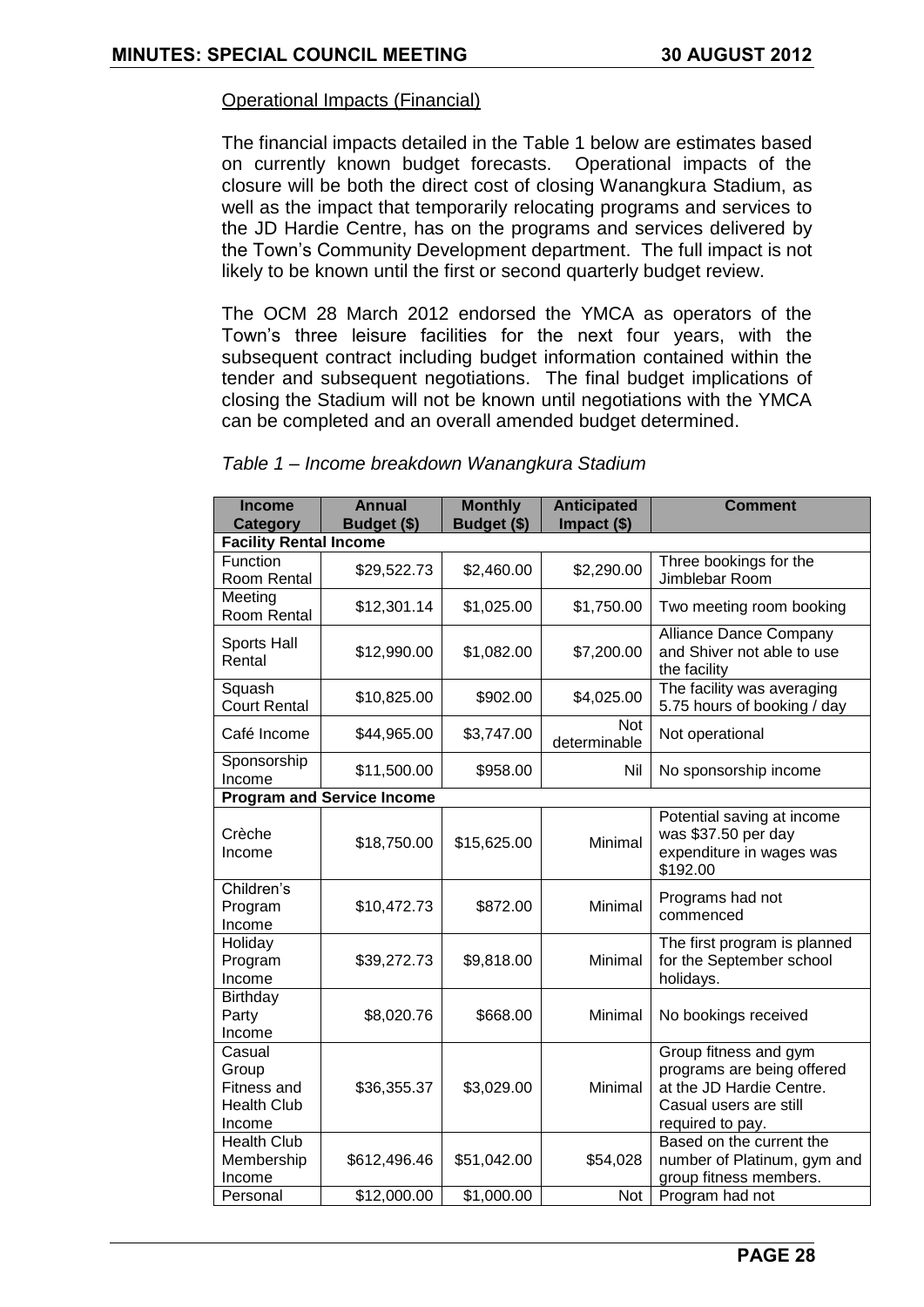### **MINUTES: SPECIAL COUNCIL MEETING 30 AUGUST 2012**

| Training<br>Income                 |                |             | determinable               | commenced. The delay will<br>have an impact on the<br>income received                                                                                     |
|------------------------------------|----------------|-------------|----------------------------|-----------------------------------------------------------------------------------------------------------------------------------------------------------|
| Adult<br>Programs<br>Income        | \$14,727.27    | \$1,227.00  | <b>Not</b><br>determinable | Program had not<br>commenced. The delay will<br>have an impact on the<br>income received however<br>expenditure on salaries will<br>reflect some savings. |
| <b>Adult Sports</b><br>Competition | \$22,109.22    | \$10,175.00 | \$10,175                   | Program had not<br>commenced. The delay will<br>have an impact on the<br>income received however<br>expenditure on salaries will<br>reflect some savings. |
| Junior<br>Sports<br>Competition    | \$23,959.09    | \$1,997.00  | \$1,997                    | Program had not<br>commenced. The delay will<br>have an impact on the<br>income received however<br>expenditure on salaries will<br>reflect some savings. |
| <b>TOTAL</b>                       | \$1,020,267.49 | \$85,022.00 | \$81,465.00                |                                                                                                                                                           |

Based on the information outlined in Table 1, the closure of Wanangkura Stadium will cost approximately \$81,465 in lost income. This figure is based only on actual membership numbers. The amount is thought to be conservative, given the positive reaction by the community over the opening weekend. It is likely that there would have been growing enthusiasm for the wide range of programs and services on offer at the Centre.

Over a two week period the negligible sum of \$260.00 has been collected by the YMCA for the delivery of programs. This amount reflects a small off set for the cost incurred in providing the interim service. This amount has been collected from casual users of the gym and group fitness programs.

The loss of income is exacerbated by the cost of delivering an interim health and fitness service to the community. While some savings are being made as a result of programs and services not being delivered, there are permanent staff, casual instructors and customer service staff who continue to be engaged, either providing classes or preparing for the re-opening of Wanangkura Stadium.

The cost of employing YMCA staff to manage, and deliver programs at the JD Hardie Centre and other locations was \$22,907.00 for the two weeks to Friday 17 August 2012. The level of staffing by the YMCA is considered both essential and appropriate. It is imperative that the time the facility is closed for is used constructively by the staff employed. An expectation that has been conveyed to the YMCA is that a full suite of programs will be operational from the first day that the Centre is operational.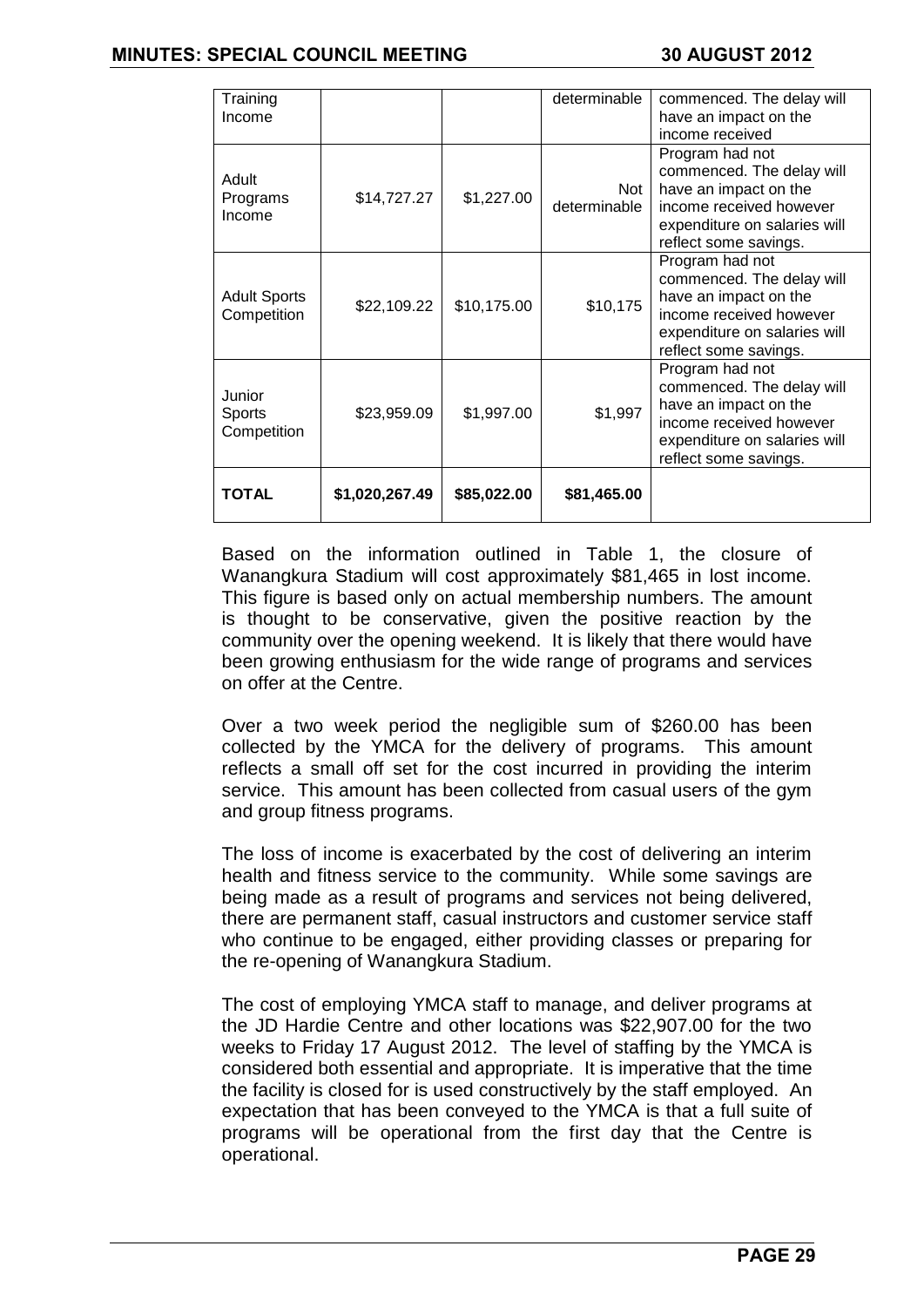Council needs to be aware that the following operational costs will be incurred regardless of the Centre being closed, these include but are not limited to:

- Marketing expenses
- Bank charges and cash security
- Licenses and subscriptions
- **•** Utilities
- Security costs
- Cleaning and maintenance
- Gym equipment lease costs
- IT equipment lease costs
- YMCA Management Fee.

A clearer idea of this cost will become more apparent over time and may take a number of months to clarify.

With the relocation of some programs and services back to the JD Hardie Centre, the following have been experienced by the operators of the Youth Precinct who have just started to establish their own programs:

- New staff started at Youth Centre have had reduced time to establish youth programs and services at the facility
- The rectification of defects and essential remediation works for the building has been hampered as a result of the use of the facility by the relocated health and fitness programs
- Two significant community events planned for Wanangkura Stadium have been be relocated to the JD Hardie Centre, requiring cancellation or changes to regular facility users.
- The operational (financial) impact on the JD Hardie will be centered on both the inability to run some current programs and the necessity to delay the start of a number of new programs.

*Decision Items 6, 7 & 8 (Media Reporting and Decision Making):*

No budget impact.

### **Officer"s Comment**

*Decision Items 1 & 2 – Procurement and Implementation of Remediation Strategy:*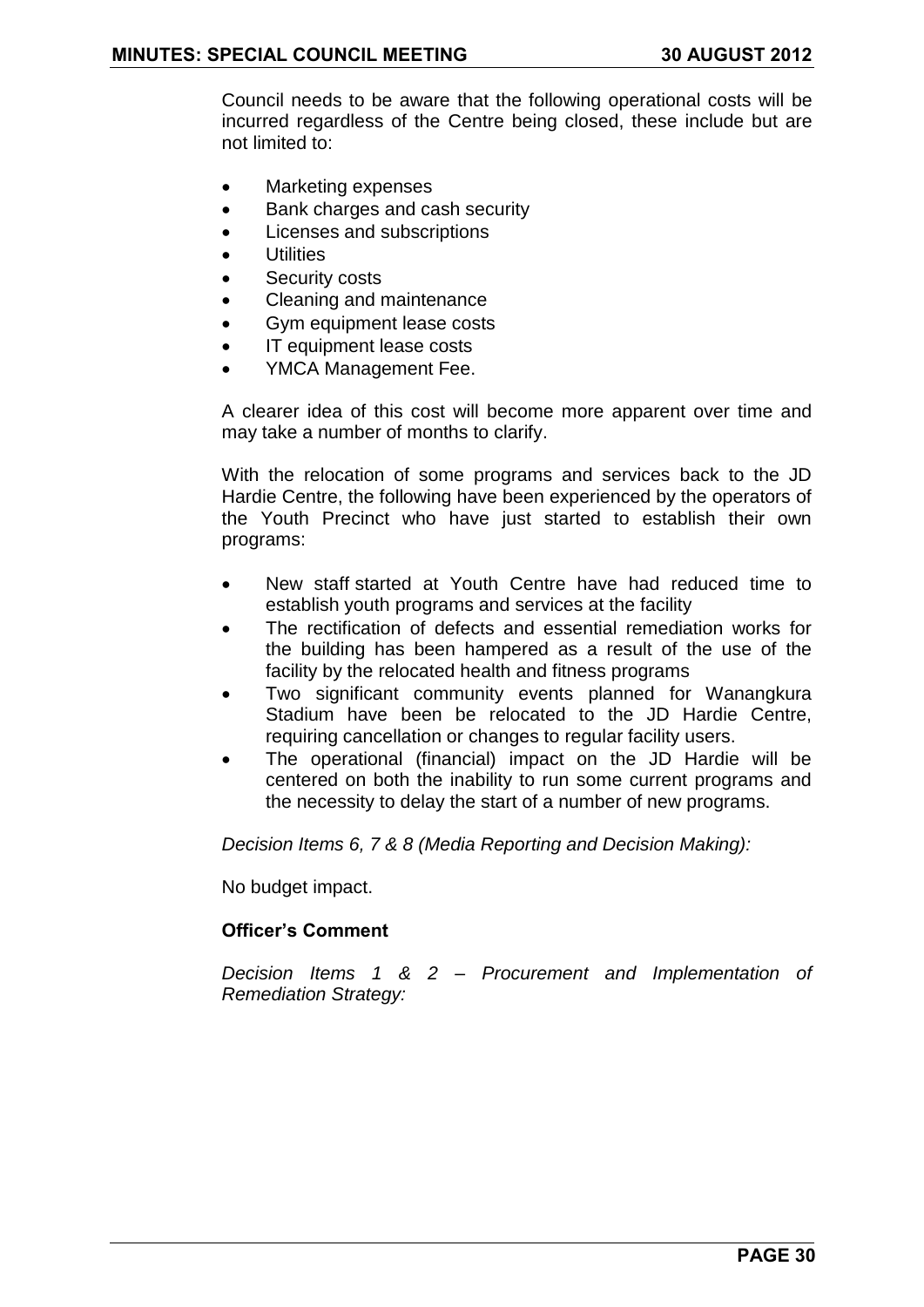A report was presented at the Ordinary Council Meeting on 22 August 2012 as per the comments in Budget Implications that outlined the progress to date, cost implications and staging approach of the remediation works. At the time of preparing this report all elements for stage 1 had been ordered, site fencing erected, trenching for plumbing and electrical cabling commenced and formwork for the tank ring beam completed. The expected completion date for stage 1 is the week ending 21 September which will include FESA approval and lodgement of a Certificate of Occupancy for the facility. This stage of works is permitted on a temporary basis to allow the building to open, acknowledging the commitment to the completion and commissioning of stage 2.

Cost estimates and timeframes for stage 2 of the fire service remediation strategy are currently being prepared and will be the subject of a separate report to Council. To ensure the best value for money various procurement options are being explored, including additional variation to Doric Constructions contract, utilization of Government preferred suppliers, independent quote/tender process or a combination of these options.

#### *Decision Item 3 – Independent Review:*

Consistent with Council's resolution, Council Officers prepared a Project Brief to engage an external party to undertake an independent review of the overall Wanangkura Stadium project. A copy of the Project Brief is attached for Councillors information.

Advice as to who could be engaged to undertake the project was sought from the Building Commission, McLeod's Solicitors and contacts within the Development Industry. The Project Brief was circulated to four external parties, with a closing date for submissions of quotations being the 29<sup>th</sup> August 2012.

The successful consultant will be required to provide a confidential presentation to the Council at the conclusion of the task. Two points are important; firstly, there may be information in the review report which is of a sensitive nature and if made public could, inter alia, prejudice future legal action the Council may consider taking, or lead to action against the Council by way of defamation or similar. Secondly, the review is not being undertaken to necessarily produce evidence for any legal action that the Council may consider initiating – that is a separate, additional piece of work which would need to be directed and advised by the Town's legal advisors and kept confidential pending any proposed court action(s).

In the interests of transparency, it will be desirable that Council considers releasing a public version of the review report which is circumspect – for the reasons just outlined – in relation to naming or identifying any parties considered to be at fault. That information could, and should only, become known in the public arena through court processes if legal action is actually initiated at the Council's direction.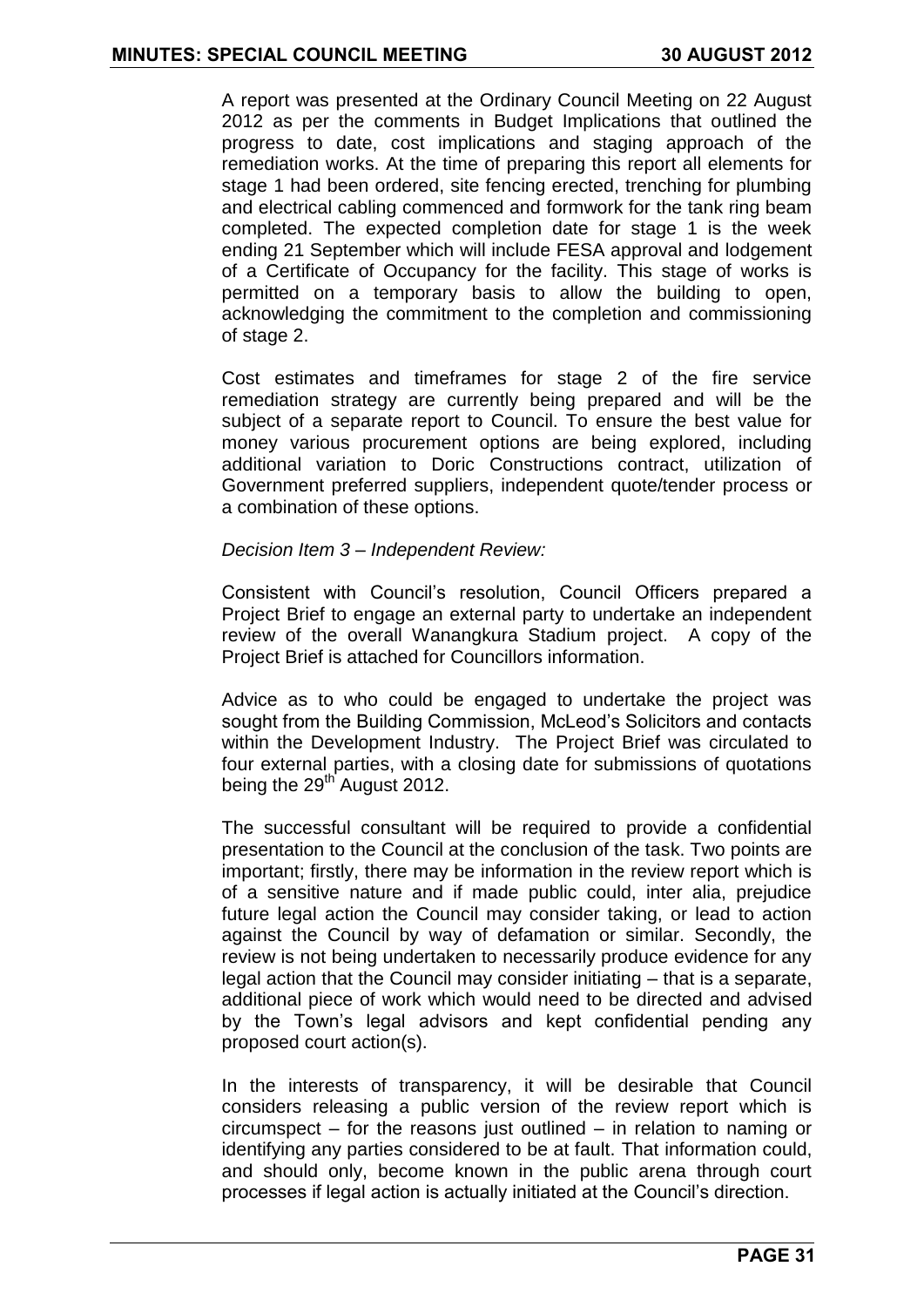*Decision Item 4 – Waiving Membership Fees:*

Previous resolutions of Council included the management of membership expectations and minimising the impact of the Stadium closure on any member. To this end, Council agreed to a strategy of waiving membership fees until the facility is able to re-open. In order to achieve this, any member who paid up front will have their start date delayed until the facility is fully operational. Members who have chosen to pay by fortnightly direct debit will not be required to make any payments until the centre re-opens, and they have full access to the services.

In order to ensure that all users of the facilities are not disadvantaged as a result of the closure of the Wanangkura Stadium, the Town and the YMCA have implemented a number of program and service initiatives. These include establishing a temporary health and fitness program using the gym and fitness rooms at the JD Hardie Centre and at a number of external facilities i.e. parks and reserves.

To date there has been little negative feedback from customers. It is reasonable to assume that the generally positive reaction from customers is as a result of the actions endorsed by Council.

*Decision Item 5 – Cost of Remediation Works & Stadium Budget Impacts:*

The full value of the remediation strategy is currently being finalized and will be presented to Council in a future meeting.

#### Operational Impacts

While it has been relatively easy to implement alternative arrangements for the health and fitness element of the Wanangkura program, the closure has impacted on other services provided at the Stadium and by the Town, these include:

- The alternative health and fitness programs provided at the JD Hardie Centre will not realize the level of revenue budget for at Wanangkura Stadium
- Sporting competitions at Wanangkura Stadium have been delayed due to the closure (the JD Hardie Centre is not able offer an alternative for this activity)
- A major proportion of the contractual obligations that the Town has with the YMCA have remained
- A number of room hire bookings have been lost
- Youth related programs and initiatives at the JD Hardie Centre have been impaired as a result of the operations of Wanangkura Stadium requiring access to facilities that are necessary for youth activities.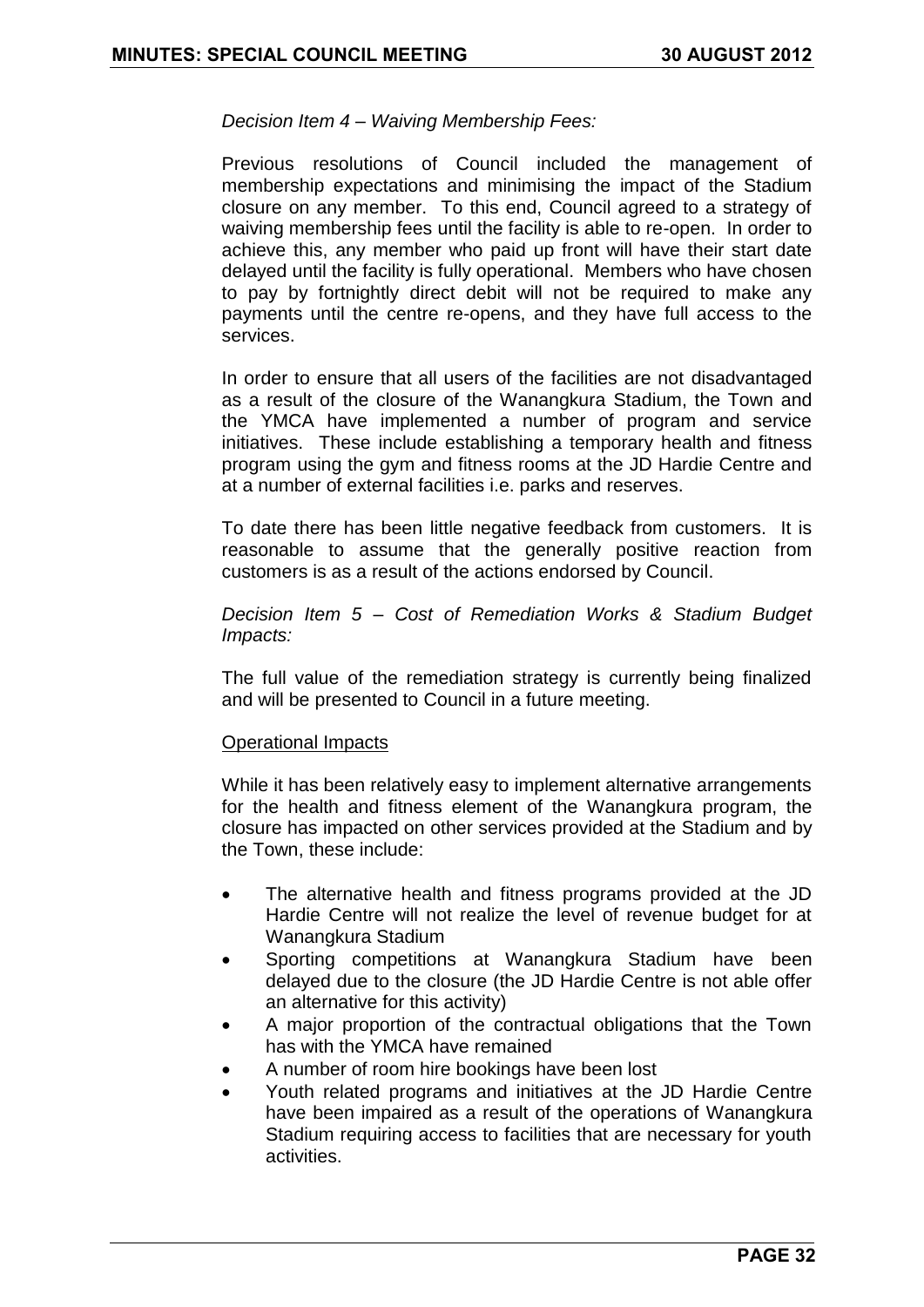Currently most members and users have been able to be accommodated within the alternative program. Two people have chosen to request a full refund while most individuals have been happy to utilise the option of using the gym facilities at the JD Hardie Centre or Gratwick Pool, or participate in classes in various locations.

The number of fitness class and gym participants has been less than we would have anticipated, or wanted, had the facilities at Wanangkura Stadium been available. One area of service that has proved very difficult to replicate has been the crèche facility. Due to licensing regulations this service is not easily replaced.

The full implication of the temporary closure will not be fully ascertained in the short term. A clearer understanding will only be known once all of the costs have been identified.

Wanangkura Stadium is one of three recreation facilities managed under contract by the YMCA. As part of their contract the YMCA will be judged according to the budget parameters and key performance indicators that have been agreed to by Council. Once Wanangkura Stadium is operational, the Town is obliged under the terms of the contract to engage the YMCA in discussions about the implications of the closure on their contract. This process will happen as soon as possible. Council will be advised as to the outcome of these negotiations.

#### *Decision Items 6, 7 & 8 – Media Reports & Communications:*

In relation to the concerns about comments made by the Premier on radio talkback and regional television news, transcripts have been obtained and copies made available to all Elected Members. The Premier's comments have recognised that issues occur in projects and been supportive of the Town's and the Council's ability to rectify them. There does not appear to be a suggestion implying prior knowledge or fault.

In response to the last point of the resolution regarding independent advice on any breach of the Local Government Act, the WA Local Government Association's Executive Manager, Governance and Strategy indicates:

*"In answer to your question of whether I believe there has been a breach of the Local Government Act in respect to Part 8 of the resolution, I provide the following comments. I do not believe there is a breach of the regulations the way it is worded. The Council is requesting independent advice on whether Elected Members not being informed of the water and fire services issue prior to the opening constitutes a breach. There is nothing wrong with this. Clearly the answer is no and will back up the administration and advise that the Administration did not need to. You could get this advice from the Department of Local Government or from a legal firm.*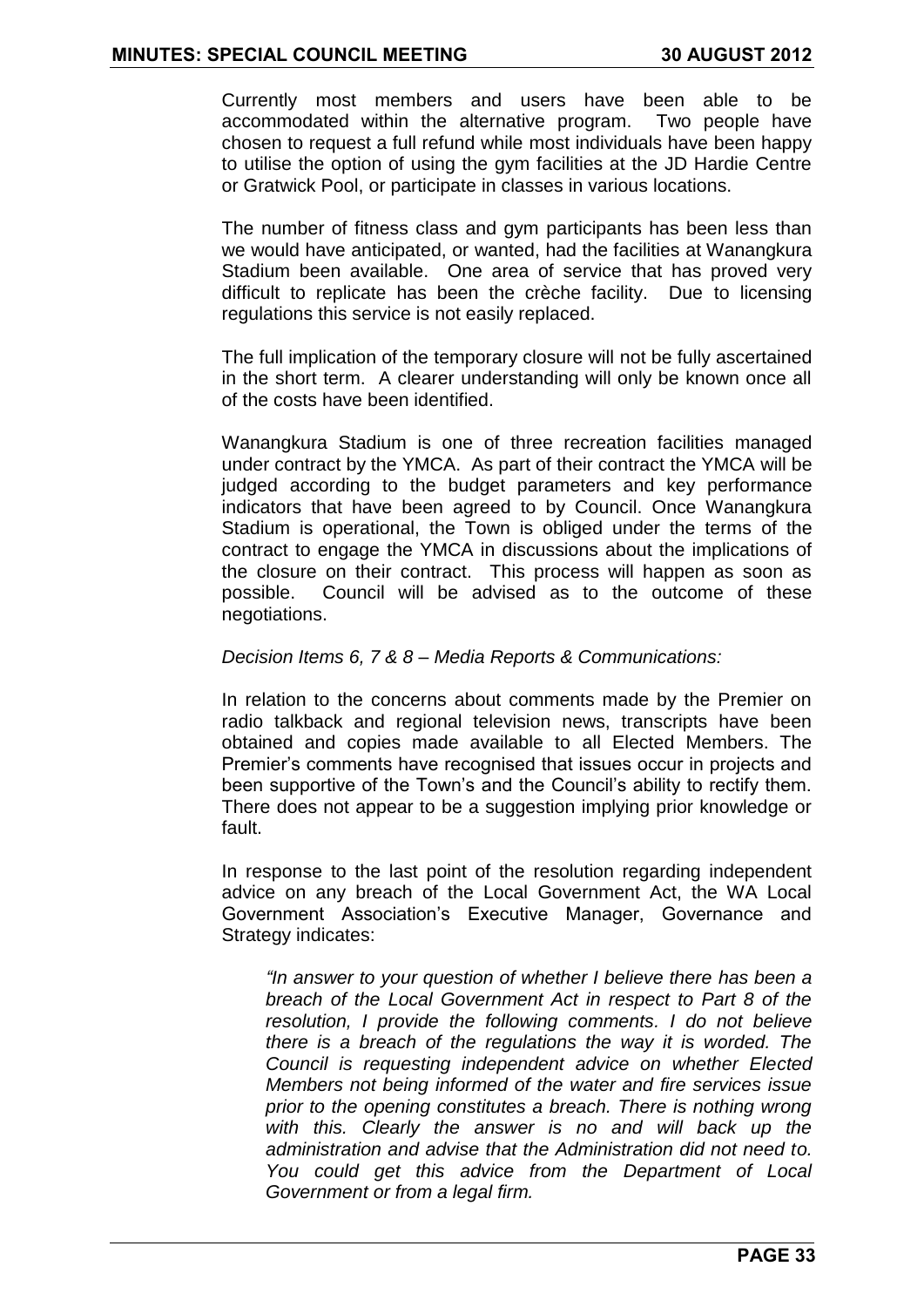*In reading the information I am concerned with the Questions from Members being directed to staff. All public question time Questions should be directed through the Mayor."* 

#### **Attachments**

1. Project Brief for the review of the process for Wanangkura Stadium project.

**201213/095 Council Decision/ Officer Recommendation**

**Moved: Cr Carter Seconded: Cr Daccache**

**That Council:**

- **1. Acknowledges the progress to date on items listed in Council Decision 201213/064**
- **2. Notes the estimated cost implications regarding the closure of Wanangkura Stadium as outlined in the body of this report**
- **3. Endorses the CEO to enter into discussions with the YMCA with regard to amended budget outcome and revised key performance indicators.**

**CARRIED 8/0**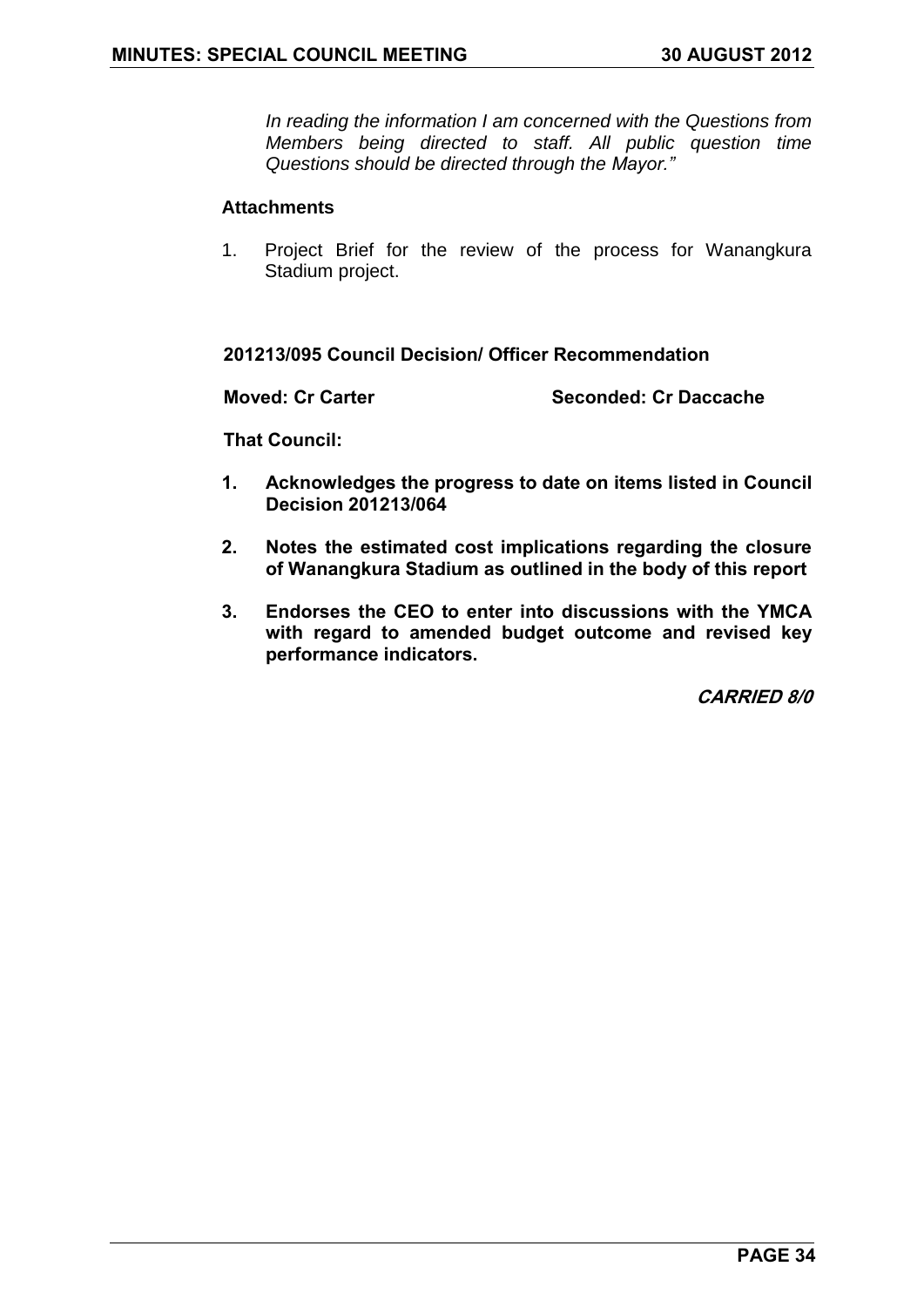*ATTACHMENT 1 TO ITEM 6.1.1*





# **TOWN OF PORT HEDLAND REVIEW OF PROCESS FOR WANANGKURA STADIUM**

(MULTI PURPOSE RECREATION CENTRE)

# **PROJECT BRIEF**

August 2012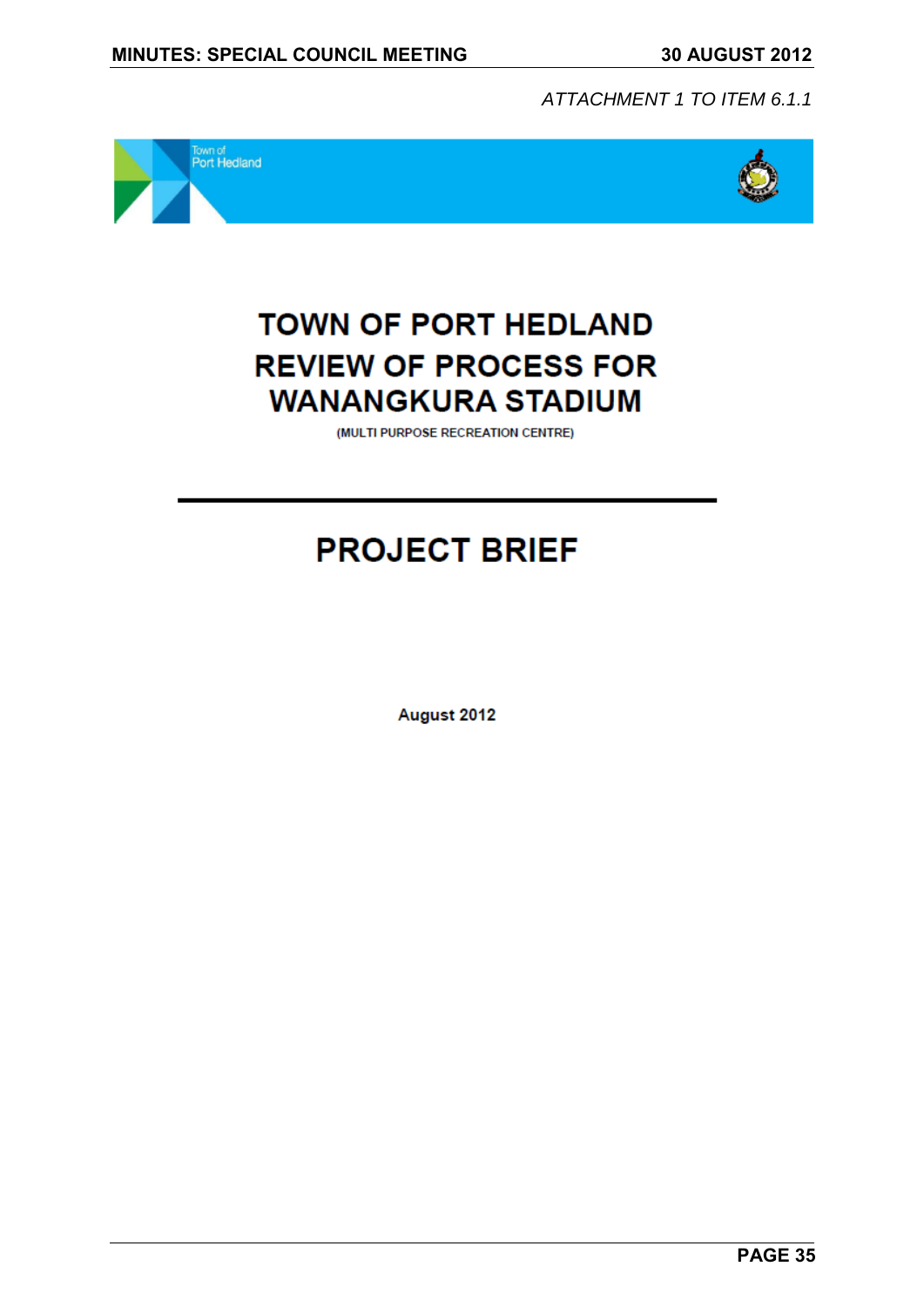



#### **INTRODUCTION**  $\blacktriangleleft$

The Town of Port Hedland is seeking quotations for a review of the development and project management processes for Wanangkura Stadium.

The Wanangkura Stadium is a \$35 million public recreation facility developed by the Town of Port Hedland. The project was funded by the Town and principal partners BHP Billiton Iron Ore. the State Government's Royalties for Regions Program, Pilbara Cities and supporting partners Auzcorp and ESS Services.

The Stadium features a 400 seat indoor stadium, gym and fitness rooms, squash courts, kiosk facilities, crèche, club change rooms and external netball courts, basketball courts and a football oval and associated facilities. The facilities include a function space, offices and bar and kitchen facilities

The Stadium is situated on Hamilton Road, South Hedland approximately 500 metres from the South Hedland Town Centre

#### $2.$ **AIM**

The aim of this project is to undertaken a review of the entire process pertaining to the development and construction of the Wanangkura Stadium, to identify any shortfalls in the project development and management process.

#### **PROJECT SCOPE** 3.

The successful consultant will be required to undertake the following scope of work:

- a. Review of process commencing from conceptual plans through to the present status of Wanangkura Stadium.
- b. Review of all development approval processes.
- Review of project management processes for the stadium construction. C.
- d. Review of original plans/specifications (compliance).
- e. Review of plan/specification modifications.
- Review of decisions (Council, Officer's and Consultants) and decision making f. hierarchy.
- Review of key information milestones (when certain issues were raised and or advice  $\mathbf{a}$ . was provided).
- h. Review of actions/reactions to information awareness/decision/advice.
- Review of compliance processes. Ť.
- Review of internal communications.
- Identification of data gaps in the overall process. k.
- Provision of a report in accordance with section 7 Project Output. L
- m. Presentation of finding to a confidential briefing to the Council of the Town of Port Hedland

#### **INFORMATION** 4.

The Town of Port Hedland will make the following data available for the review:

a. Files;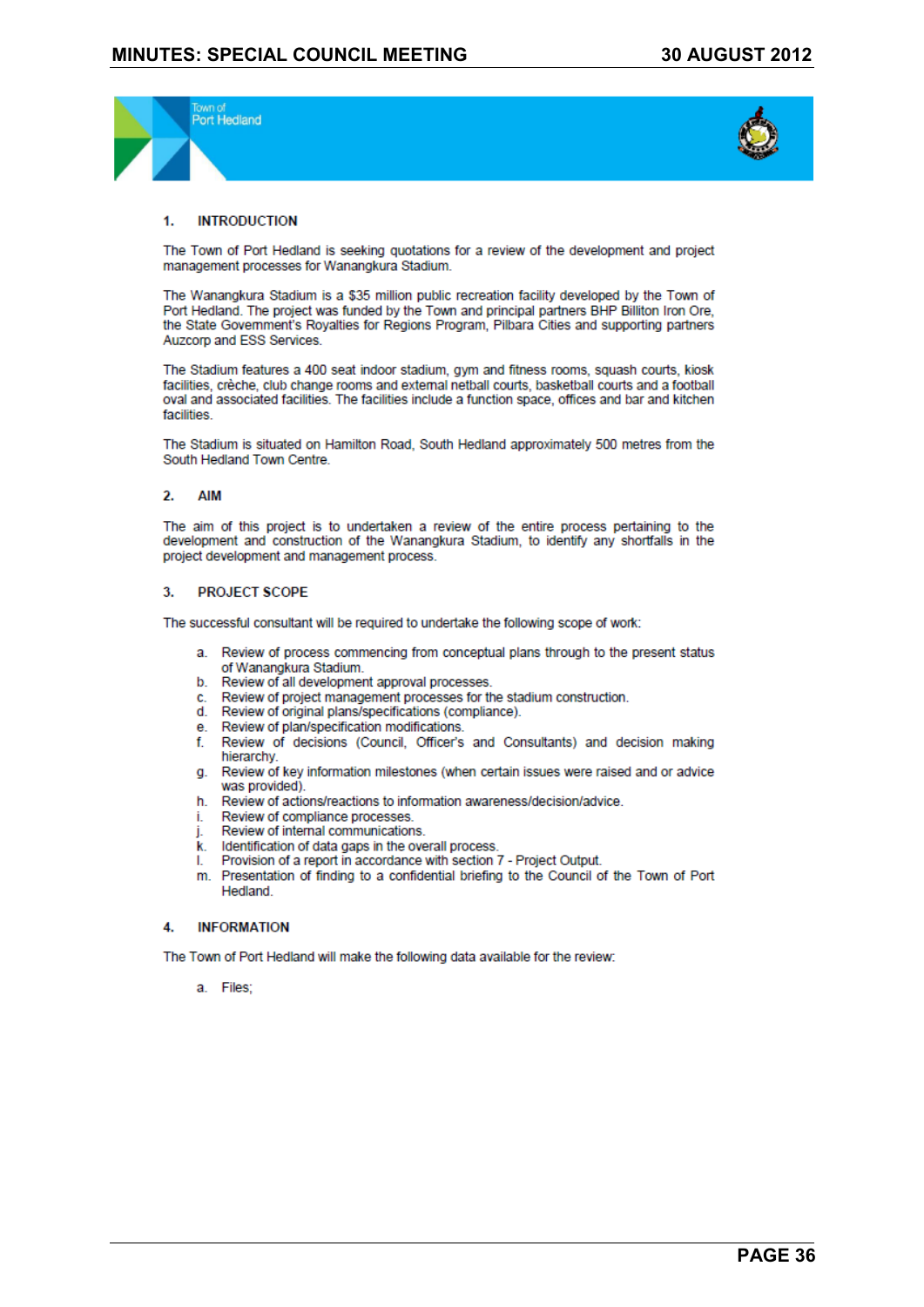



- b. Plans;
- Emails: c.
- Aconnex<sup>-</sup> d
- e. Permits/Approvals:
- Certification. f.

#### **METHODOLOGY** 5.

The review is intended to be a desktop analysis.

#### **CONSULTATION** 6.

Consultation is envisaged to be limited to communication with the Town's Project Manager for this study, Director of Corporate Services, Natalie Octoman.

#### $\overline{L}$ **PROJECT OUTPUT**

- Provision of a report outlining the project process addressing the issues raised  $\sim$ section 3 - Project Scope. The project is to clearly demonstrate timelines, milestones, decisions, decision makers, advice, actions, plans, modifications to plans etc.
- The report is to identify data gaps.
- Recommendations on development and project management processes for future Council projects.
- A confidential presentation to the Council of the Town of Port Hedland.

#### 8. **PROJECT MANAGEMENT**

Overall management of the project once commissioned will be undertaken by the Town of Port Hedland's Director of Corporate Services, Natalie Octoman.

A schedule of meetings will be established at the commencement of the project.

#### **PROJECT TIMETABLE** Q

The Town of Port Hedland requires the consultant to commence within two weeks of appointment.

The consultant is required to develop a realistic project time table as part of the quotation.

#### 10. CONFIDENTIALITY

The successful proponent will be required to sign a confidentiality agreement prior to commencing the project.

#### **QUOTATION DETAILS**

#### **SUBMISSION OF OFFER** Δ

The Respondent needs to submit the Offer by mail, fax or email to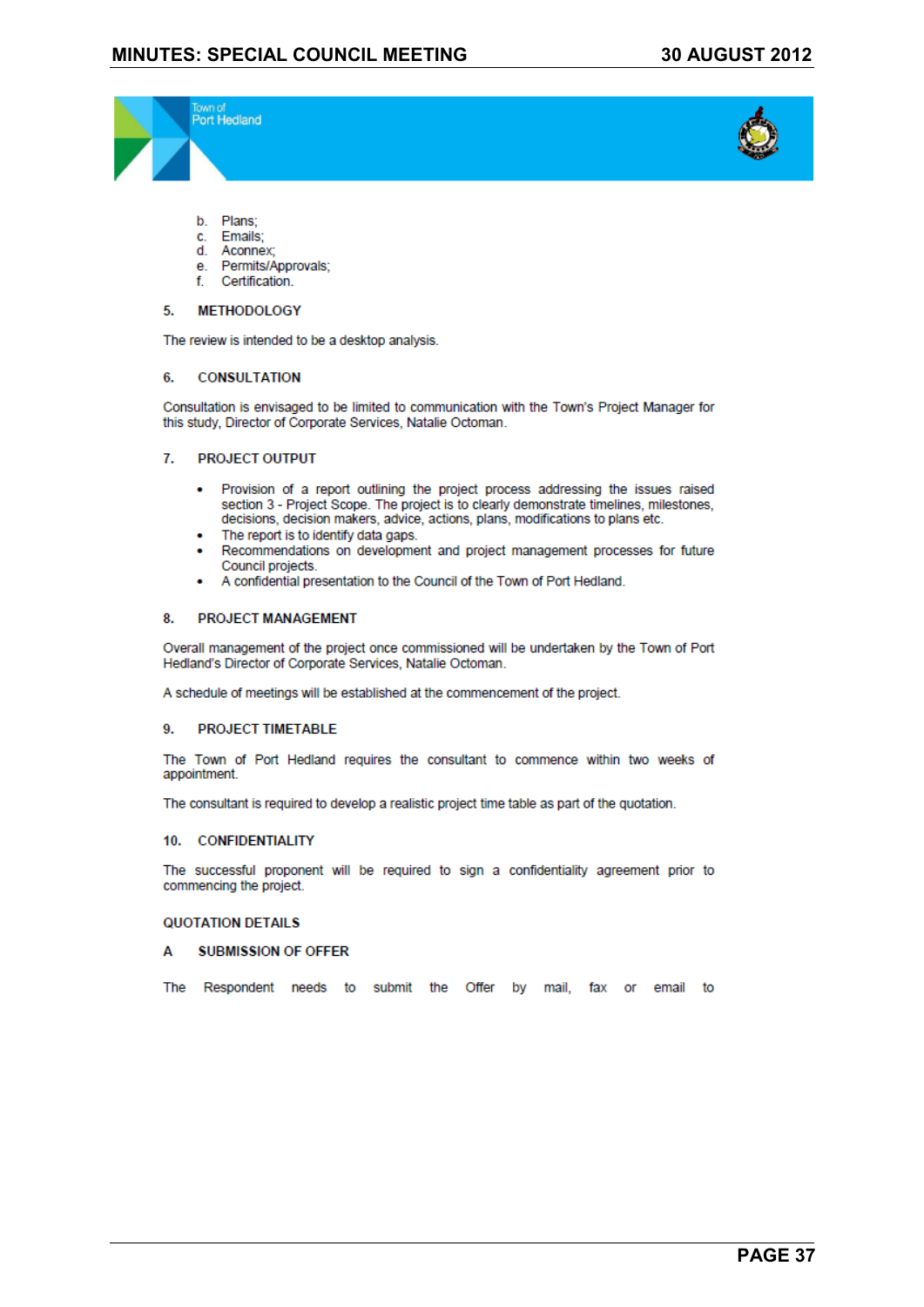



directorcorp@porthedland.wa.gov.au.

To: Town of Port Hedland Civic Centre, McGregor Street, Port Hedland PO Box 41, PORT HEDLAND WA 6721 Telephone: (08) 9158 9300 Fax: (08) 9158 9399

#### **B SUBMISSION OF QUOTES**

Quotes are to be received by no later than close of business on Wednesday, 29th August 2012.

#### **CONTACT PERSONS**  $\mathbf C$

Enquiries will be dealt with by the Director of Corporate Services, Natalie Octoman.

The Respondent must not contact any other person within the Town of Port Hedland or any consultant engaged in relation to this Quote to discuss this Quotation.

#### **ENQUIRIES:**

Name: Natalie Octoman Telephone: 9158 9312 E-mail: directorcorp@porthedland.wa.gov.au

#### **PREPARING AN OFFER** D

In preparing its Offer, the Respondent must:

- a. Address each requirement;
- b. Take into account contract requirements; and
- c. In respect of the Qualitative Requirements, provide full details of any claims, statements or examples.

#### **IDENTITY OF RESPONDENT** E

The Respondent must provide the following details:

- a. Name of Legal Entity:
- b. Business Name:
- c. Contact Person:
- d. ABN or ACN:
- e. Registered address or address of principal place of business:
- f. Email:
- g. Telephone:
- h. Facsimile:
- i. Address and facsimile number for service of contractual notices: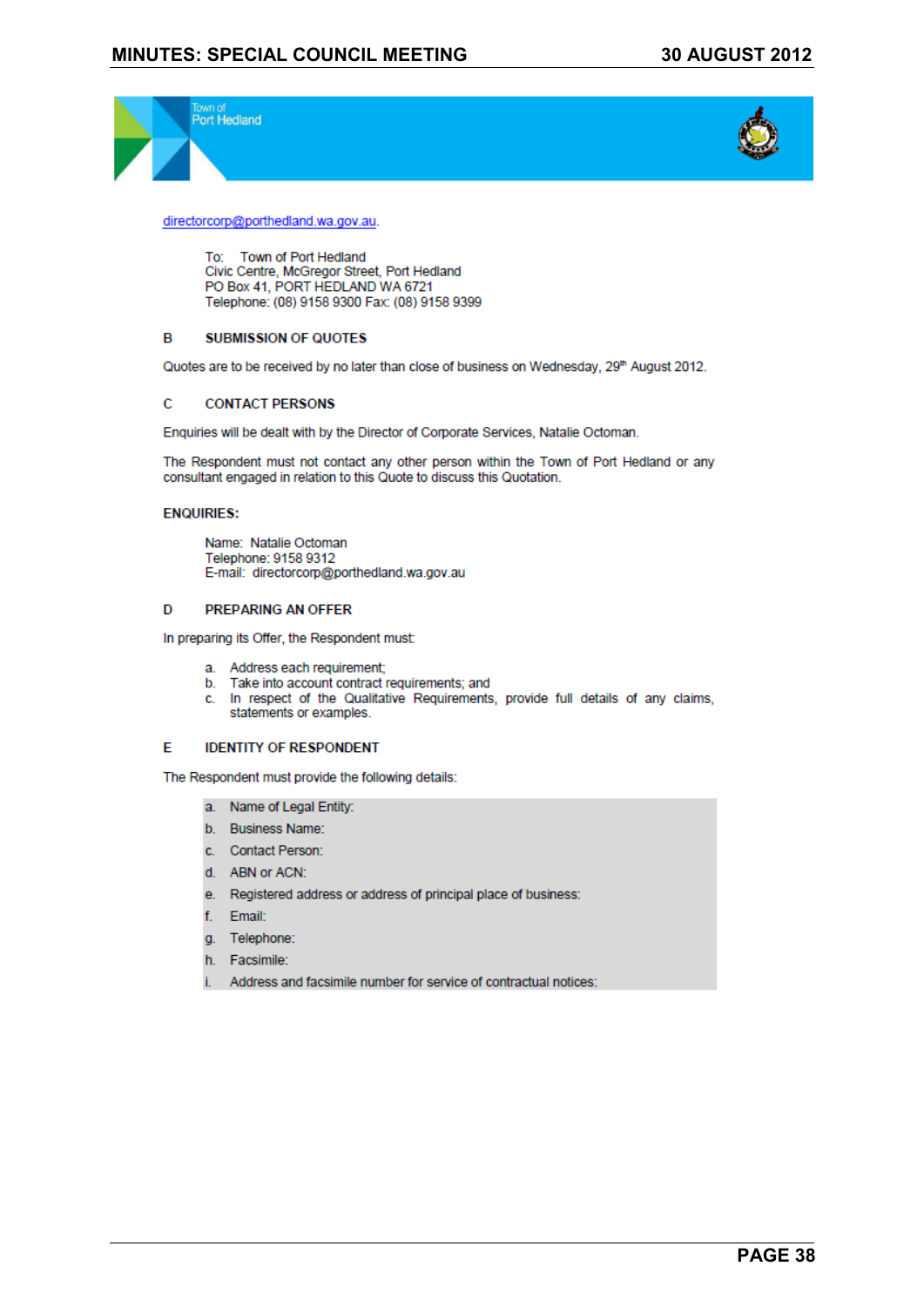



#### NB: The Offer does not require the Respondent's signature.

#### F **QUALITATIVE REQUIREMENTS**

The Town of Port Hedland will, in its assessment, consider the extent to which the Offer satisfies the following Qualitative Requirements, and reserves the right to reject any Offer that does not properly address and satisfy any of the requirements.

#### SUITABILITY OF PROPOSED SERVICES (30 % WEIGHTING)

- (i) Demonstrate the proposed Services meet the description:
- (ii) Demonstrate appreciation and understanding of the requirements of the Quotation and provide an outline of its proposed methodology and approach;
- (iii) Identify any proposed Specified Personnel and attach a brief curriculum vitae for each of them:
- (iv) Demonstrate that the proponent does not have a conflict of interest with regards to this project.

#### ORGANISATIONAL CAPACITY (20% WEIGHTING)

- (i) Demonstrate that it has the organisational capacity to perform the Contract;
- (ii) Provide a comprehensive timeframe for the delivery of the proposed Products and/ or Services, identifying key dates and milestones and outlining timing requirements.

#### **DEMONSTRATED EXPERIENCE (20 % WEIGHTING)**

- (i) The Respondent must provide details of contracts for similar products and / or services provided for other clients;
- (ii) The Respondent must also provide a minimum of [2] referees in respect of the contracts detailed above

#### PRICE OF PROPOSED SERVICES (30 % WEIGHTING)

(i) Demonstrate the proposed Services meet the description set out in the Statement of Requirements.

#### **PAYMENT SCHEDULE** G.

Timelines and payment schedule:

- Within four (4) weeks of awarding of contract to and finalised timeline for the project (30% payment)
- Within four (4) weeks of desktop study and stakeholder consultation completion (20% payment)
- Within four (4) weeks draft report (30% payment)
- Within two (2) weeks of Final report completed (20% payment)
- **PRICE** Н.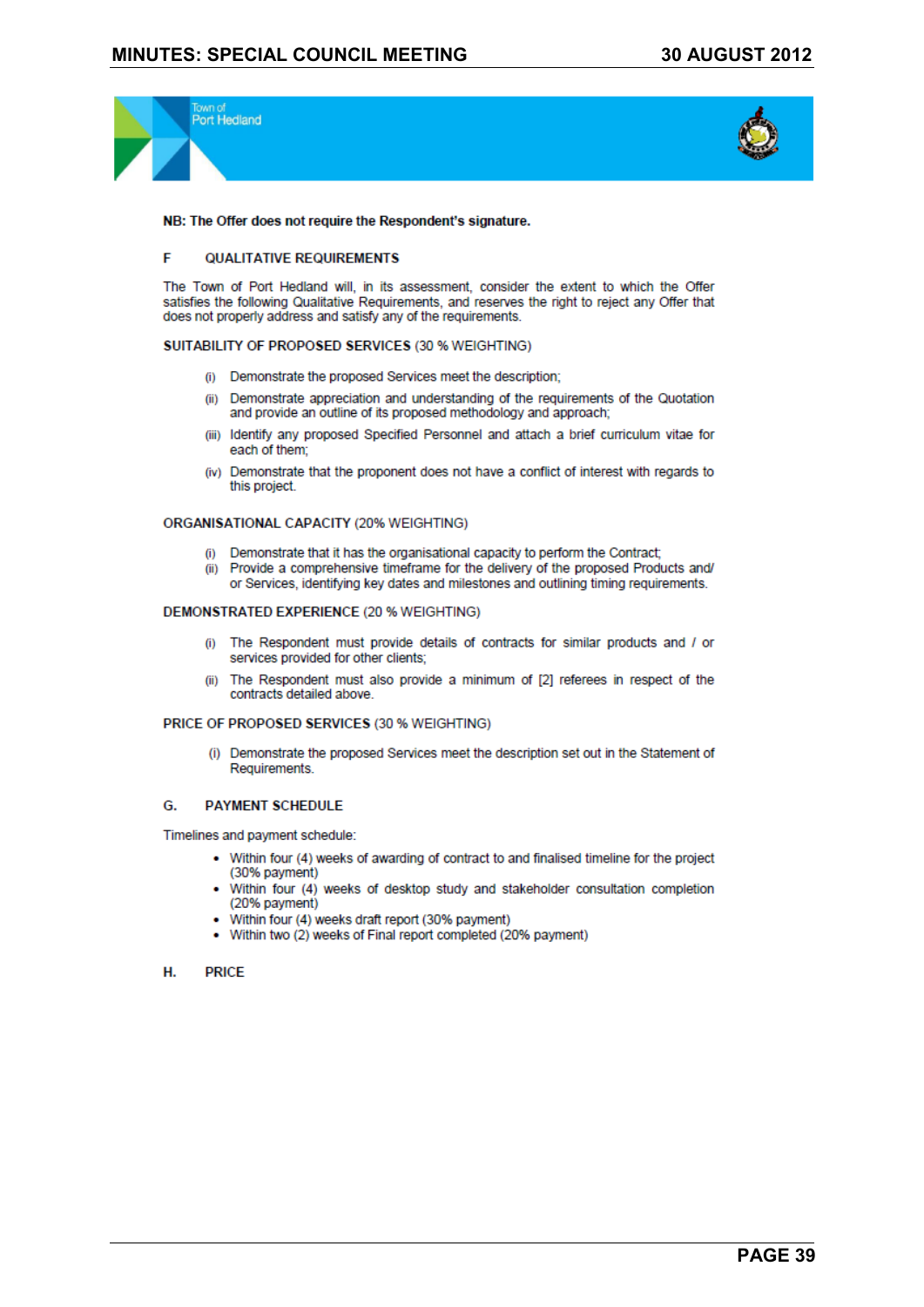#### **MINUTES: SPECIAL COUNCIL MEETING 30 AUGUST 2012**



The Respondent must provide a fixed lump sum fee to meet the requirements of the request. The Respondent must provide an hourly rate for any additional work/variation required in excess<br>of that being proposed in the lump sum quote. Disbursements, and travel costs are to be identified separately.

> FIXED ALL INCLUSIVE CONTRACT PRICE: (GST inclusive)

\$..............................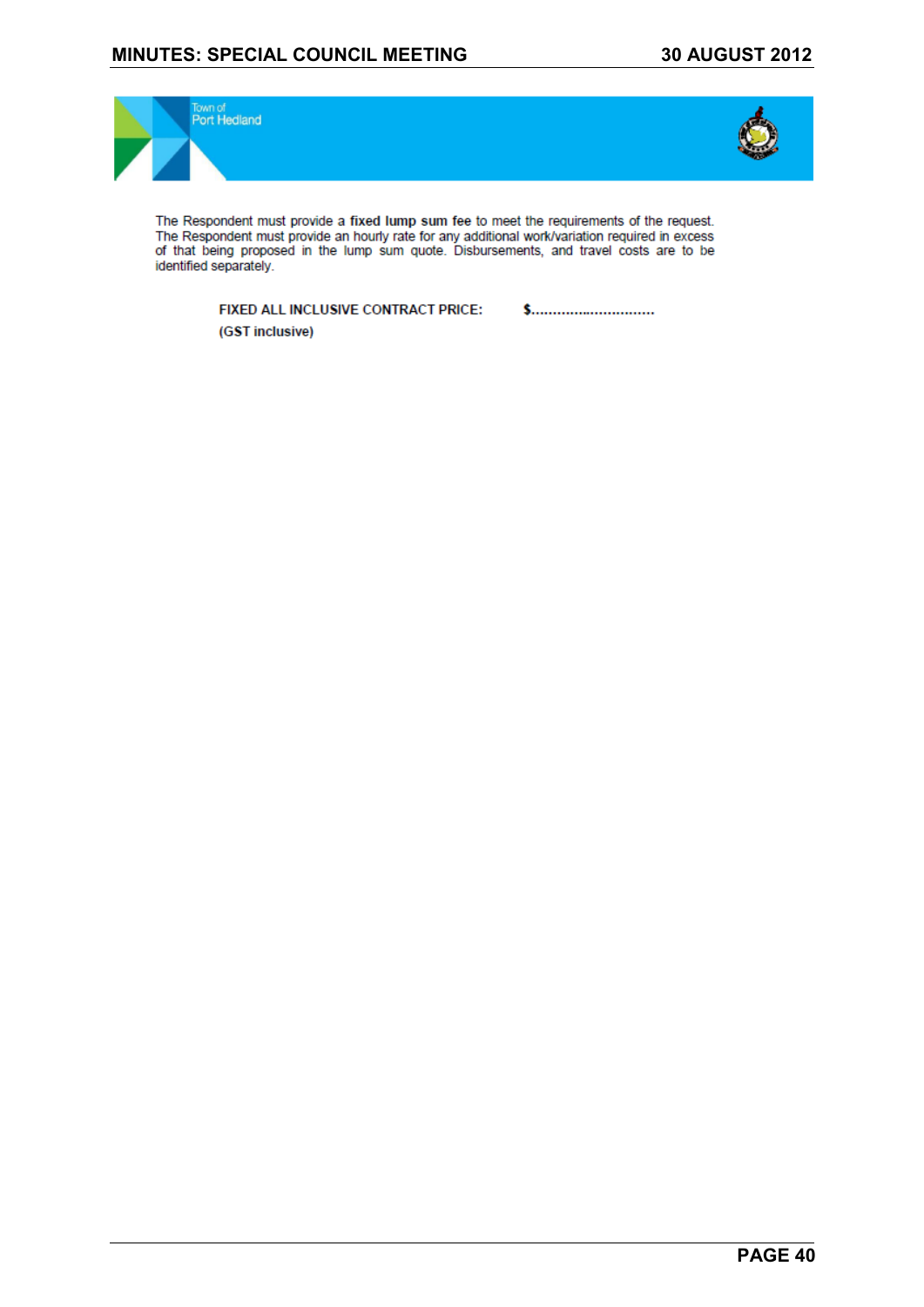### <span id="page-40-0"></span>**ITEM 7 LATE ITEMS AS PERMITTED BY CHAIRPERSON/COUNCIL**

Nil

#### <span id="page-40-1"></span>**ITEM 8 CONFIDENTIAL ITEMS**

Nil

#### <span id="page-40-2"></span>**ITEM 9 CLOSURE**

#### <span id="page-40-3"></span>**9.1 Date of Next Meeting**

The next Ordinary Meeting of Council will be held on Wednesday 26 September 2012, commencing at 5.30 pm.

*NOTE: The Mayor stated that she wished to place on public record her appreciation to the Director Corporate Services and her team, and other senior Officers, on the preparation of the 2012/2013 Budget. This was endorsed with acclamation by Elected Members.*

#### <span id="page-40-4"></span>**9.2 Closure**

There being no further business, the Mayor declared the Special Meeting closed at 6:08pm.